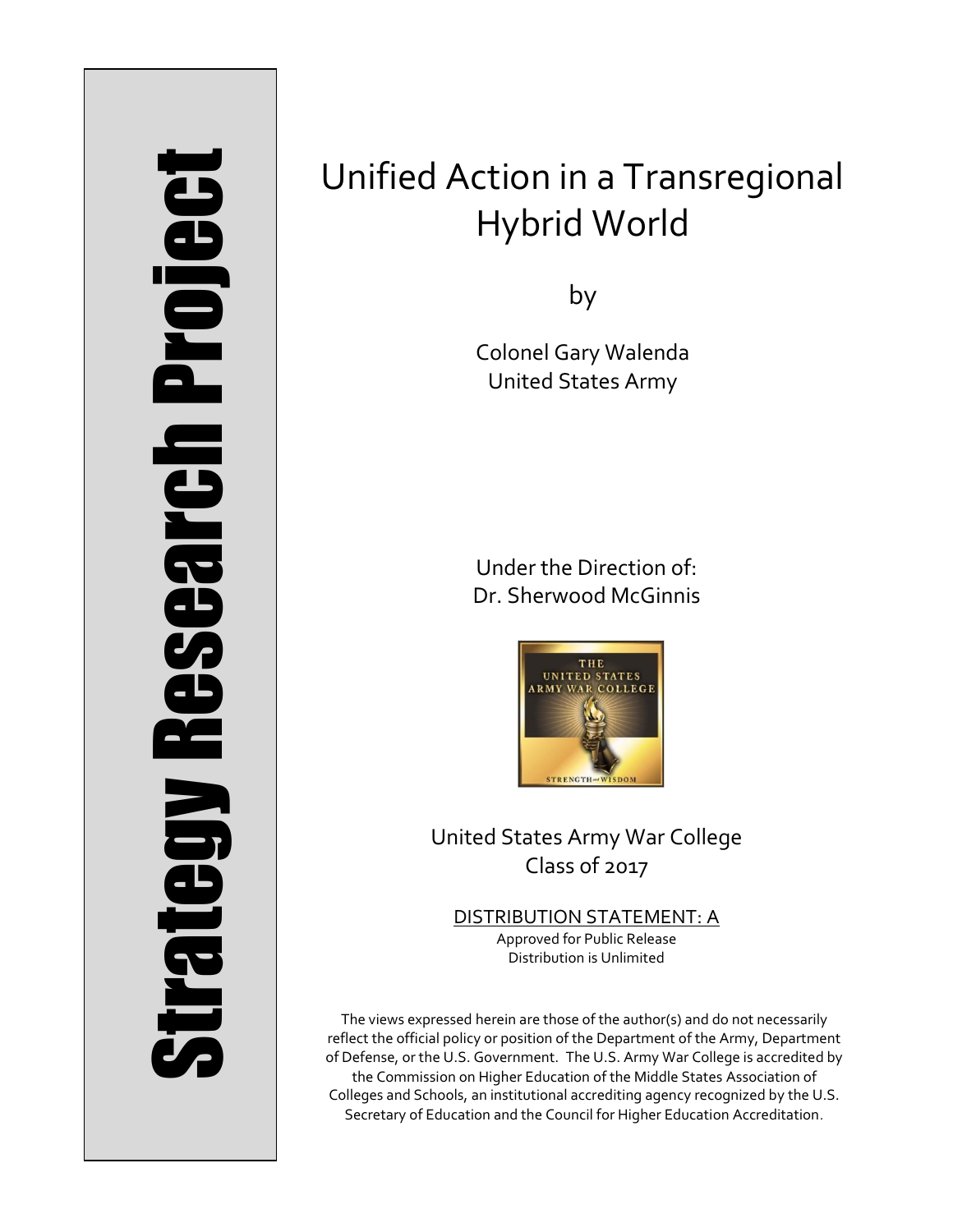| <b>REPORT DOCUMENTATION PAGE</b>                                                                                                                                                                                                                                                                                                                                                                                                                                                                                                                                                                                                                                                                                                                                                                                                                                                                                                                                                                                                                                                                                                                     |                                 |                    |                                     |                           |  | Form Approved--OMB No. 0704-0188                        |  |
|------------------------------------------------------------------------------------------------------------------------------------------------------------------------------------------------------------------------------------------------------------------------------------------------------------------------------------------------------------------------------------------------------------------------------------------------------------------------------------------------------------------------------------------------------------------------------------------------------------------------------------------------------------------------------------------------------------------------------------------------------------------------------------------------------------------------------------------------------------------------------------------------------------------------------------------------------------------------------------------------------------------------------------------------------------------------------------------------------------------------------------------------------|---------------------------------|--------------------|-------------------------------------|---------------------------|--|---------------------------------------------------------|--|
| The public reporting burden for this collection of information is estimated to average 1 hour per response, including the time for reviewing instructions, searching existing data sources, gathering and<br>maintaining the data needed, and completing and reviewing the collection of information. Send comments regarding this burden estimate or any other aspect of this collection of information, including<br>suggestions for reducing the burden, to Department of Defense, Washington Headquarters Services, Directorate for Information Operations and Reports (0704-0188), 1215 Jefferson Davis Highway, Suite<br>1204, Arlington, VA 22202-4302. Respondents should be aware that notwithstanding any other provision of law, no person shall be subject to any penalty for failing to comply with a collection of information<br>if it does not display a currently valid OMB control number. PLEASE DO NOT RETURN YOUR FORM TO THE ABOVE ADDRESS.                                                                                                                                                                                    |                                 |                    |                                     |                           |  |                                                         |  |
|                                                                                                                                                                                                                                                                                                                                                                                                                                                                                                                                                                                                                                                                                                                                                                                                                                                                                                                                                                                                                                                                                                                                                      | 1. REPORT DATE (DD-MM-YYYY)     | 2. REPORT TYPE     |                                     |                           |  | 3. DATES COVERED (From - To)                            |  |
| 01-04-2017                                                                                                                                                                                                                                                                                                                                                                                                                                                                                                                                                                                                                                                                                                                                                                                                                                                                                                                                                                                                                                                                                                                                           |                                 |                    | STRATEGY RESEARCH PROJECT           |                           |  |                                                         |  |
| <b>4. TITLE AND SUBTITLE</b><br>Unified Action in a Transregional Hybrid World                                                                                                                                                                                                                                                                                                                                                                                                                                                                                                                                                                                                                                                                                                                                                                                                                                                                                                                                                                                                                                                                       |                                 |                    |                                     |                           |  | <b>5a. CONTRACT NUMBER</b>                              |  |
|                                                                                                                                                                                                                                                                                                                                                                                                                                                                                                                                                                                                                                                                                                                                                                                                                                                                                                                                                                                                                                                                                                                                                      |                                 |                    |                                     |                           |  | <b>5b. GRANT NUMBER</b>                                 |  |
|                                                                                                                                                                                                                                                                                                                                                                                                                                                                                                                                                                                                                                                                                                                                                                                                                                                                                                                                                                                                                                                                                                                                                      |                                 |                    |                                     |                           |  | <b>5c. PROGRAM ELEMENT NUMBER</b>                       |  |
| 6. AUTHOR(S)                                                                                                                                                                                                                                                                                                                                                                                                                                                                                                                                                                                                                                                                                                                                                                                                                                                                                                                                                                                                                                                                                                                                         | <b>Colonel Gary Walenda</b>     |                    |                                     |                           |  | <b>5d. PROJECT NUMBER</b>                               |  |
| <b>United States Army</b>                                                                                                                                                                                                                                                                                                                                                                                                                                                                                                                                                                                                                                                                                                                                                                                                                                                                                                                                                                                                                                                                                                                            |                                 |                    |                                     | <b>5e. TASK NUMBER</b>    |  |                                                         |  |
|                                                                                                                                                                                                                                                                                                                                                                                                                                                                                                                                                                                                                                                                                                                                                                                                                                                                                                                                                                                                                                                                                                                                                      |                                 |                    |                                     |                           |  | <b>5f. WORK UNIT NUMBER</b>                             |  |
| 7. PERFORMING ORGANIZATION NAME(S) AND ADDRESS(ES)<br>Dr. Sherwood McGinnis                                                                                                                                                                                                                                                                                                                                                                                                                                                                                                                                                                                                                                                                                                                                                                                                                                                                                                                                                                                                                                                                          |                                 |                    |                                     |                           |  | 8. PERFORMING ORGANIZATION<br><b>REPORT NUMBER</b>      |  |
| 9. SPONSORING/MONITORING AGENCY NAME(S) AND ADDRESS(ES)                                                                                                                                                                                                                                                                                                                                                                                                                                                                                                                                                                                                                                                                                                                                                                                                                                                                                                                                                                                                                                                                                              |                                 |                    |                                     |                           |  | 10. SPONSOR/MONITOR'S ACRONYM(S)                        |  |
| U.S. Army War College, 122 Forbes Avenue, Carlisle, PA 17013                                                                                                                                                                                                                                                                                                                                                                                                                                                                                                                                                                                                                                                                                                                                                                                                                                                                                                                                                                                                                                                                                         |                                 |                    |                                     |                           |  | <b>11. SPONSOR/MONITOR'S REPORT</b><br><b>NUMBER(S)</b> |  |
| Distribution A: Approved for Public Release. Distribution is Unlimited.<br><b>12. DISTRIBUTION / AVAILABILITY STATEMENT</b><br>To the best of my knowledge this SRP accurately depicts USG and/or DoD policy & contains no classified<br>information or aggregation of information that poses an operations security risk. Author: $\boxtimes$ PA: $\boxtimes$                                                                                                                                                                                                                                                                                                                                                                                                                                                                                                                                                                                                                                                                                                                                                                                       |                                 |                    |                                     |                           |  |                                                         |  |
| <b>13. SUPPLEMENTARY NOTES</b>                                                                                                                                                                                                                                                                                                                                                                                                                                                                                                                                                                                                                                                                                                                                                                                                                                                                                                                                                                                                                                                                                                                       |                                 |                    |                                     |                           |  |                                                         |  |
| Word Count: 5993                                                                                                                                                                                                                                                                                                                                                                                                                                                                                                                                                                                                                                                                                                                                                                                                                                                                                                                                                                                                                                                                                                                                     |                                 |                    |                                     |                           |  |                                                         |  |
| <b>14. ABSTRACT</b><br>The United States is facing one of the most complex security environments in history, one that it is ill<br>prepared for and poorly structured to address. Threats are increasingly transregional and hybrid, but US<br>efforts remain regionally focused and departmentally aligned. Adversaries increasingly exploit this gap as<br>an offset against overwhelming US might. Initiatives to increase the lethality of the military without better<br>global interagency synchronization will result in a military that is both awesome and largely irrelevant.<br>Cultural, bureaucratic, and societal factors have made progress elusive. Bureaucratic and cultural<br>changes, made within the context of societal realties, are essential to achieve unified action against these<br>threats. This paper is arranged into three parts. The first attempts to understand the nature of these<br>threats, efforts to address them, and remaining gaps and challenges. The second addresses why security<br>reform has been so elusive. The third offers recommendations based on the analysis from the first two<br>parts. |                                 |                    |                                     |                           |  |                                                         |  |
| <b>15. SUBJECT TERMS</b><br>Interagency Synchronization, Security Reform, Gray Zone                                                                                                                                                                                                                                                                                                                                                                                                                                                                                                                                                                                                                                                                                                                                                                                                                                                                                                                                                                                                                                                                  |                                 |                    |                                     |                           |  |                                                         |  |
|                                                                                                                                                                                                                                                                                                                                                                                                                                                                                                                                                                                                                                                                                                                                                                                                                                                                                                                                                                                                                                                                                                                                                      | 16. SECURITY CLASSIFICATION OF: |                    | 17. LIMITATION<br>OF ABSTRACT<br>UU | 18. NUMBER OF PAGES<br>34 |  | 19a. NAME OF RESPONSIBLE PERSON                         |  |
| a. REPORT<br>UU                                                                                                                                                                                                                                                                                                                                                                                                                                                                                                                                                                                                                                                                                                                                                                                                                                                                                                                                                                                                                                                                                                                                      | <b>b. ABSTRACT</b><br>UU        | c. THIS PAGE<br>UU |                                     |                           |  | 19b. TELEPHONE NUMBER (w/area code)                     |  |
|                                                                                                                                                                                                                                                                                                                                                                                                                                                                                                                                                                                                                                                                                                                                                                                                                                                                                                                                                                                                                                                                                                                                                      |                                 |                    |                                     |                           |  |                                                         |  |

**Standard Form 298** (Rev. 8/98), Prescribed by ANSI Std. Z39.18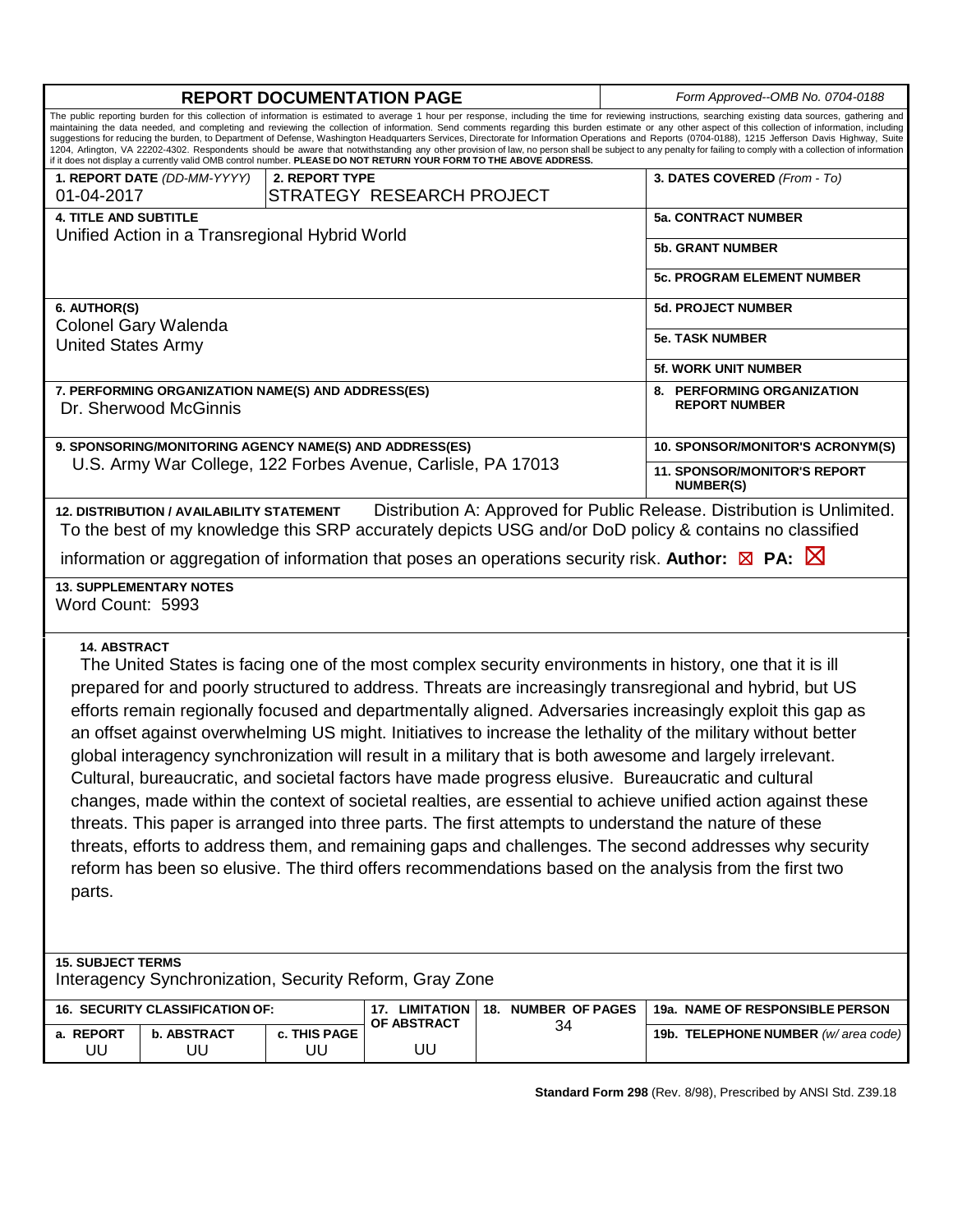# Unified Action in a Transregional Hybrid World

(5993 words)

# **Abstract**

The United States is facing one of the most complex security environments in history, one that it is ill prepared for and poorly structured to address. Threats are increasingly transregional and hybrid, but US efforts remain regionally focused and departmentally aligned. Adversaries increasingly exploit this gap as an offset against overwhelming US might. Initiatives to increase the lethality of the military without better global interagency synchronization will result in a military that is both awesome and largely irrelevant. Cultural, bureaucratic, and societal factors have made progress elusive. Bureaucratic and cultural changes, made within the context of societal realties, are essential to achieve unified action against these threats. This paper is arranged into three parts. The first attempts to understand the nature of these threats, efforts to address them, and remaining gaps and challenges. The second addresses why security reform has been so elusive. The third offers recommendations based on the analysis from the first two parts.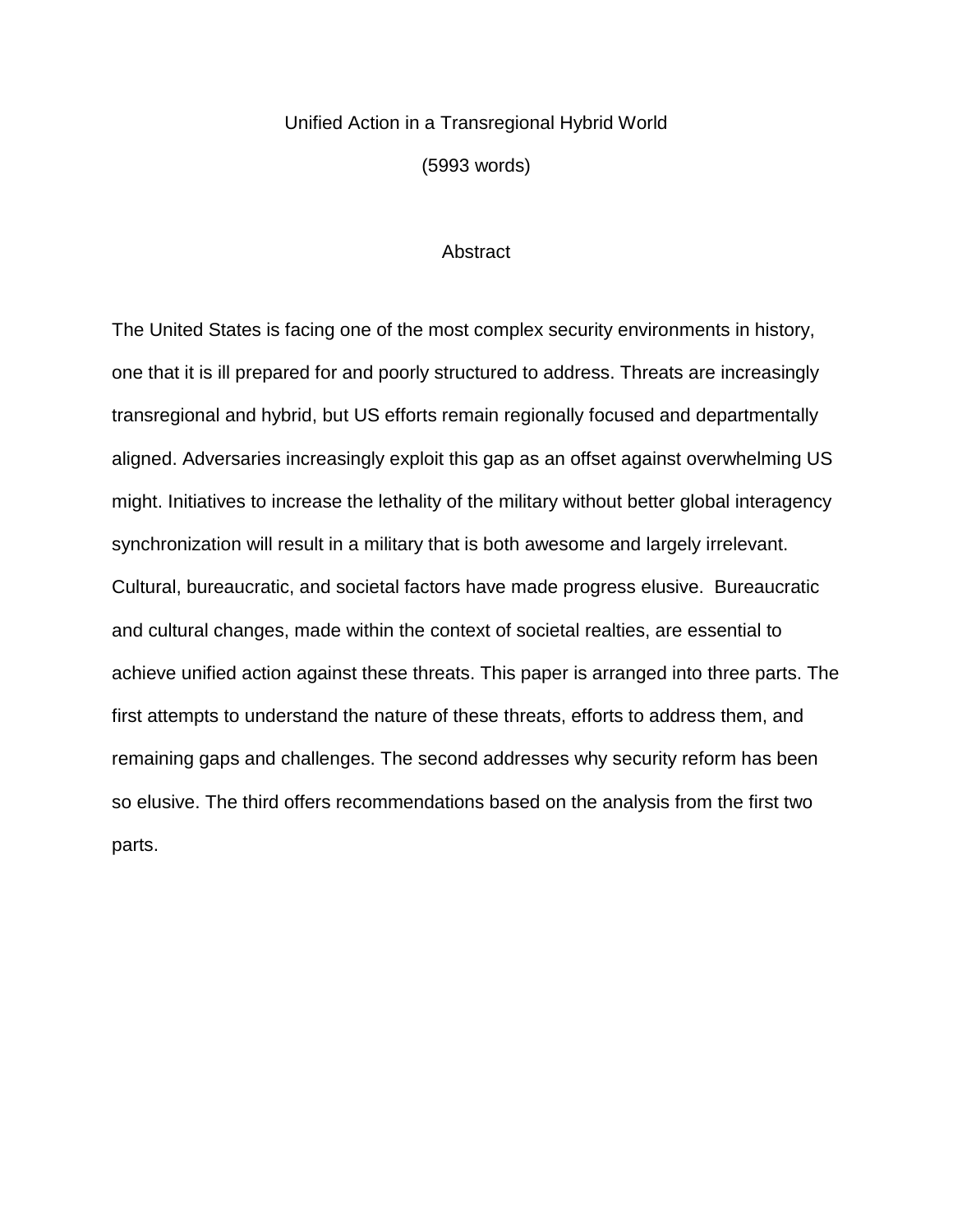# **Unified Action in a Transregional Hybrid World**

We call on the American people to remember how we all felt on 9/11… Unity of purpose and unity of effort are the way we will defeat this enemy and make America safer for our children and grandchildren.

 $-$ The 9/11 Commission Report<sup>1</sup>

The United States is facing one of the most complex security environments in history, one that it is ill prepared for and poorly structured to address. Threats are increasingly transregional and hybrid, but US efforts remain regionally focused and departmentally aligned. Adversaries increasingly exploit this gap as an offset against overwhelming US might. Initiatives to increase the lethality of the military without better global interagency synchronization will result in a military that is both awesome and largely irrelevant. Cultural, bureaucratic, and societal factors have made progress elusive, causing some security experts to view interagency efforts as "a bulldozer in a mangrove swamp"2—disruptive to their deeply rooted approaches. Bureaucratic and cultural changes, made within the context of societal realties, are essential to achieve unified action against these threats.

There has been no shortage of clamoring for better synchronization of the interagency, particularly after the attacks on 9/11. This has led to numerous commissions, studies, academic work, and recommendations loosely grouped under the title of "National Security Reform."<sup>3</sup> This paper borrows heavily from that body of work and builds on it by trying to determine what factors continue to stymie the best intentions to improve what many agree needs to be improved. This study uses the threat of transregional Violent Extremist Organizations (VEO) as a primary case study with the understanding that the principles and recommendations are applicable across any transregional hybrid threat. <sup>4</sup> While no easy answers may be evident, a better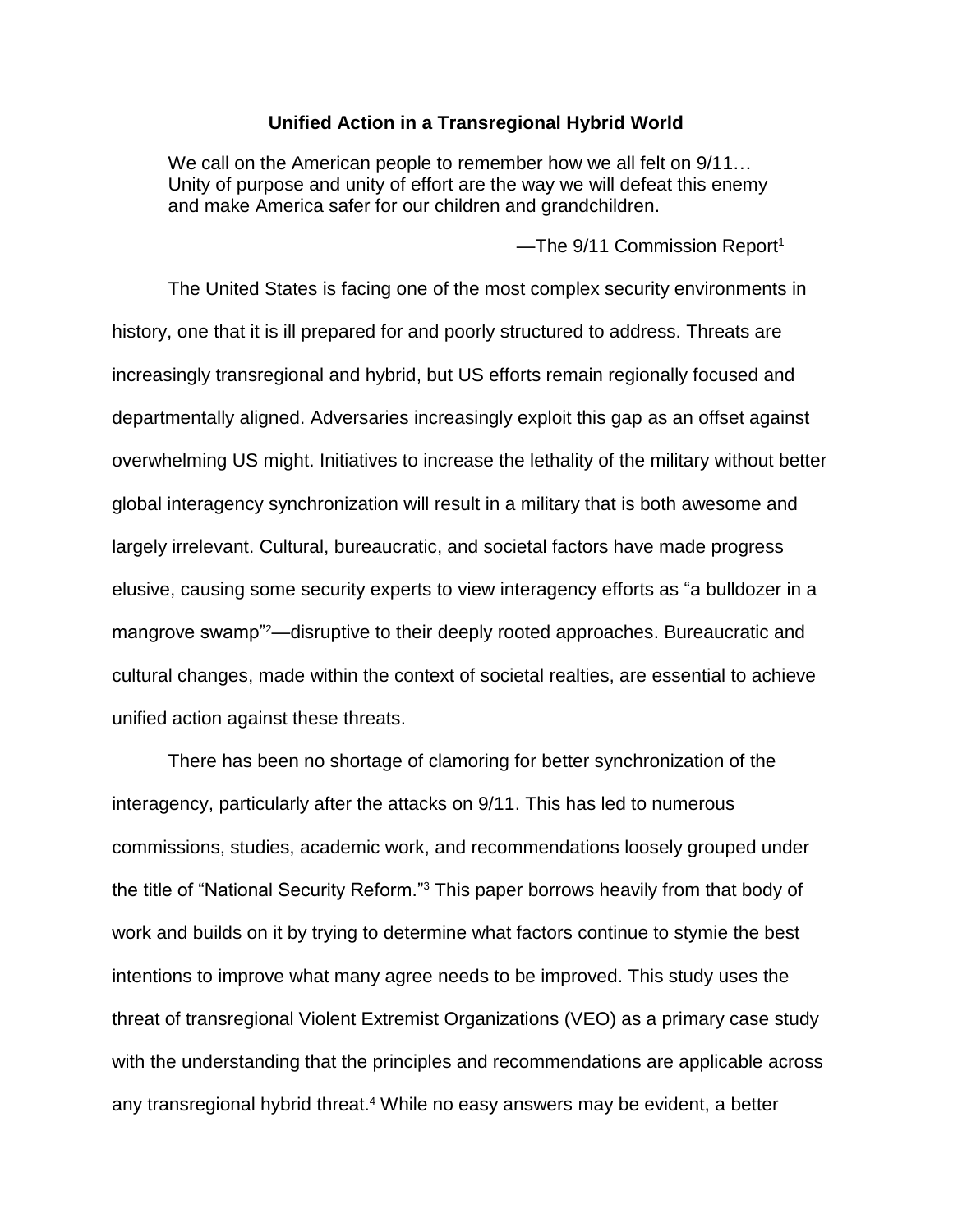understanding of the root factors can inform recommended changes to address these challenges.

The paper is arranged into three parts. The first attempts to understand the character of these threats, efforts to address them, and remaining gaps. The second addresses why security reform has been so elusive. The third offers recommendations based on the analysis from the first two parts.

# The Current Security Environment

Clausewitz observed that while the nature of war is immutable, the character changes, and the "most far-reaching act of judgment that the statesman and commander have to make is to establish…the kind of war on which they are embarking; neither mistaking it for, nor trying to turn it into, something that is alien to its nature."<sup>5</sup> Threats in the contemporary security environment commonly exhibit two characteristics: they are transregional and hybrid.<sup>6</sup> It is this dual character which confounds efforts to address them. Were threats simply transregional, but largely military, a Department of Defense (DoD) solution would work, perhaps better enabling the Joint Staff to commit and move military capabilities more quickly. Conversely, if threats were hybrid, but constrained to a particular region, the current geographic centric approach could work, perhaps through the establishment of "interagency combatant commands." 7 In reality, because of complex interdependencies, efforts to address either characteristic in isolation are at best futile, and at worst counterproductive.

## Transregional and Hybrid Threats

General Dunford, the Chairman of the Joint Chiefs of Staff (CJCS), believes future conflicts will rapidly become Transregional, Multidomain and Multifunctional (TMM). $8$  DoD has a formal definition for "transnational" but not "transregional" so this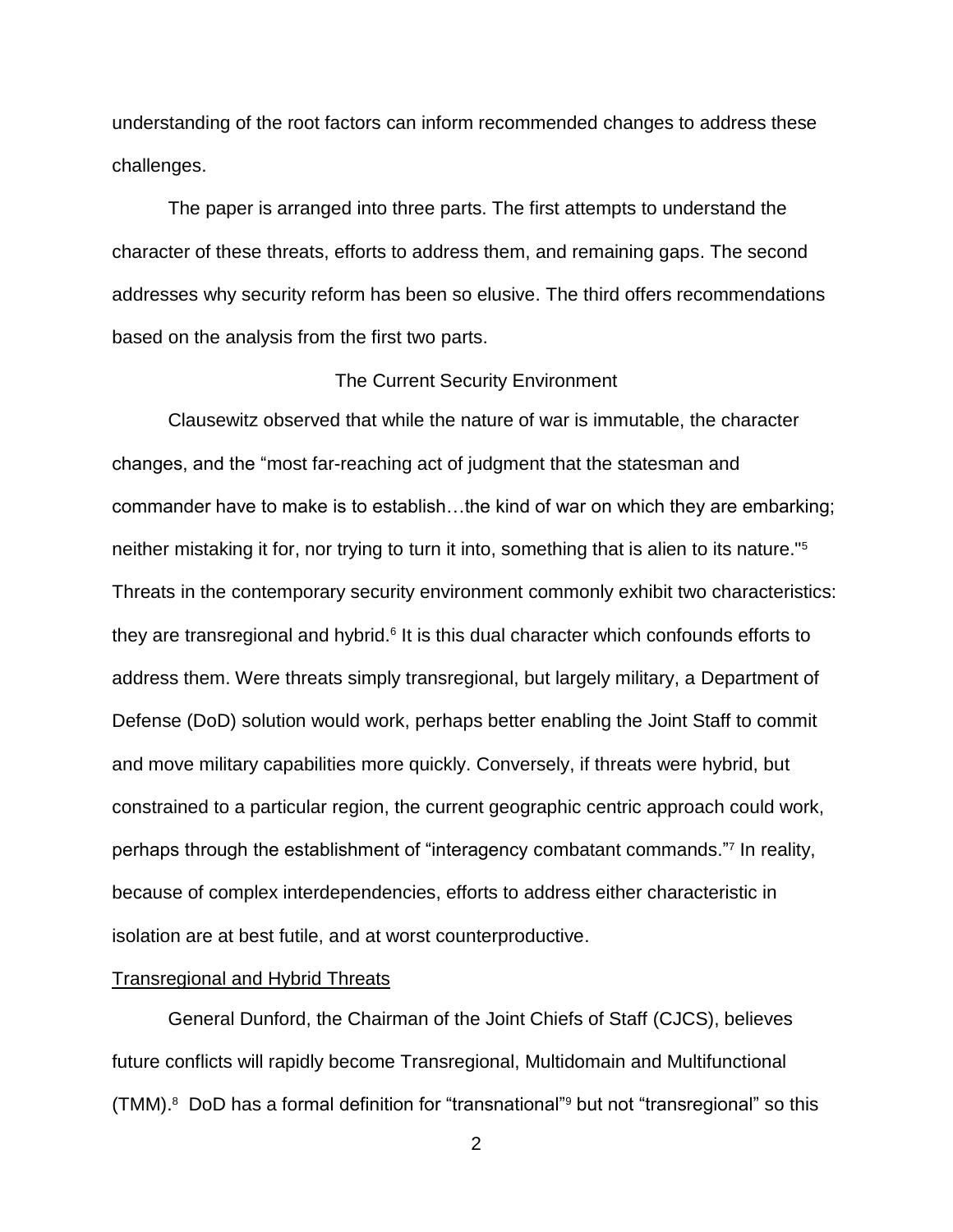paper will use one from a RAND study published in 1997. That is, *transregional security problems are those problems that cut across established security theaters*. <sup>10</sup> The same study asked if we had arrived at "...the end of geography."<sup>11</sup> This study was before the advent of social media, the pervasive use of the internet, and the Global War on Terrorism—all factors which serve to further highlight and accelerate the globalization of security threats. Now, practically any threat has the potential to rapidly become transregional.

Threats in the current security environment are also increasingly characterized as "hybrid" by senior leaders,  $12$  but a definition of the term has not been formally adopted into doctrine. This paper will use the definition by Dr. Frank Hoffman, Distinguished Research Fellow at the National Defense University: "…a full range of different modes of warfare including conventional capabilities, irregular tactics and formations, terrorist acts including indiscriminate violence and coercion, and criminal disorder."<sup>13</sup> Hybrid warfare most frequently involves those activities conducted by adversaries short of the threshold that results in a large-scale military response by the US, commonly referred to as occurring in the "gray zone".<sup>14</sup>

#### Transregional Synchronization

One of the major accomplishments of the Goldwater-Nichols Act (GNA) of 1986 was to strengthen the role of the Geographic Combatant Commander (GCC) and limit the role of the service chiefs and force providers. <sup>15</sup> The intent of the legislation was to provide a joint approach to military operations by minimizing service parochialism. Although the GNA legislation largely accomplished its goals, it failed to provide for adequate synchronization among the GCCs.<sup>16</sup> In solving the problem of lack of "jointness" it introduced the problem of regionalization.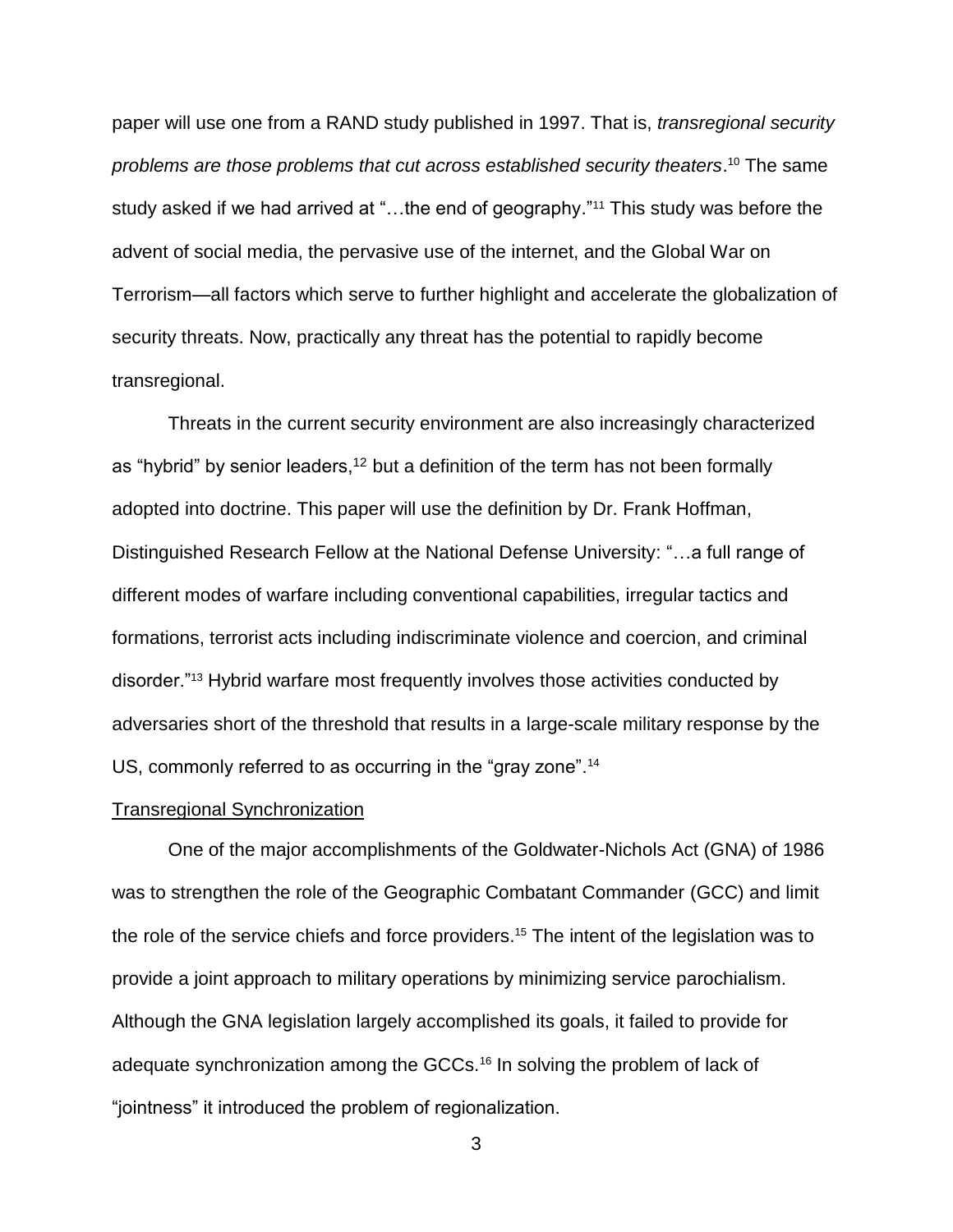In the years since the passage of the GNA legislation, the Cold War ended and the threat environment became increasingly complex, leading the DoD to develop two approaches to address this problem of regionalization. The military can assign the role of transregional synchronization to a combatant command, or it can synchronize from the Joint Staff.



Figure 1. DoD Transregional Synchronization<sup>17</sup>

# Combatant Commander

Joint doctrine provides for the Secretary of Defense (SecDef) to assign global synchronizer<sup>18</sup> responsibility to a combatant commander. For threats with an obvious regional sponsor, such as Russia or Iran, the relevant geographic combatant commander (i.e. EUCOM or CENTCOM) can assume this role as the "supported commander." For those inherently global functions or tasks, the SecDef can designate a functional combatant commander as synchronizer.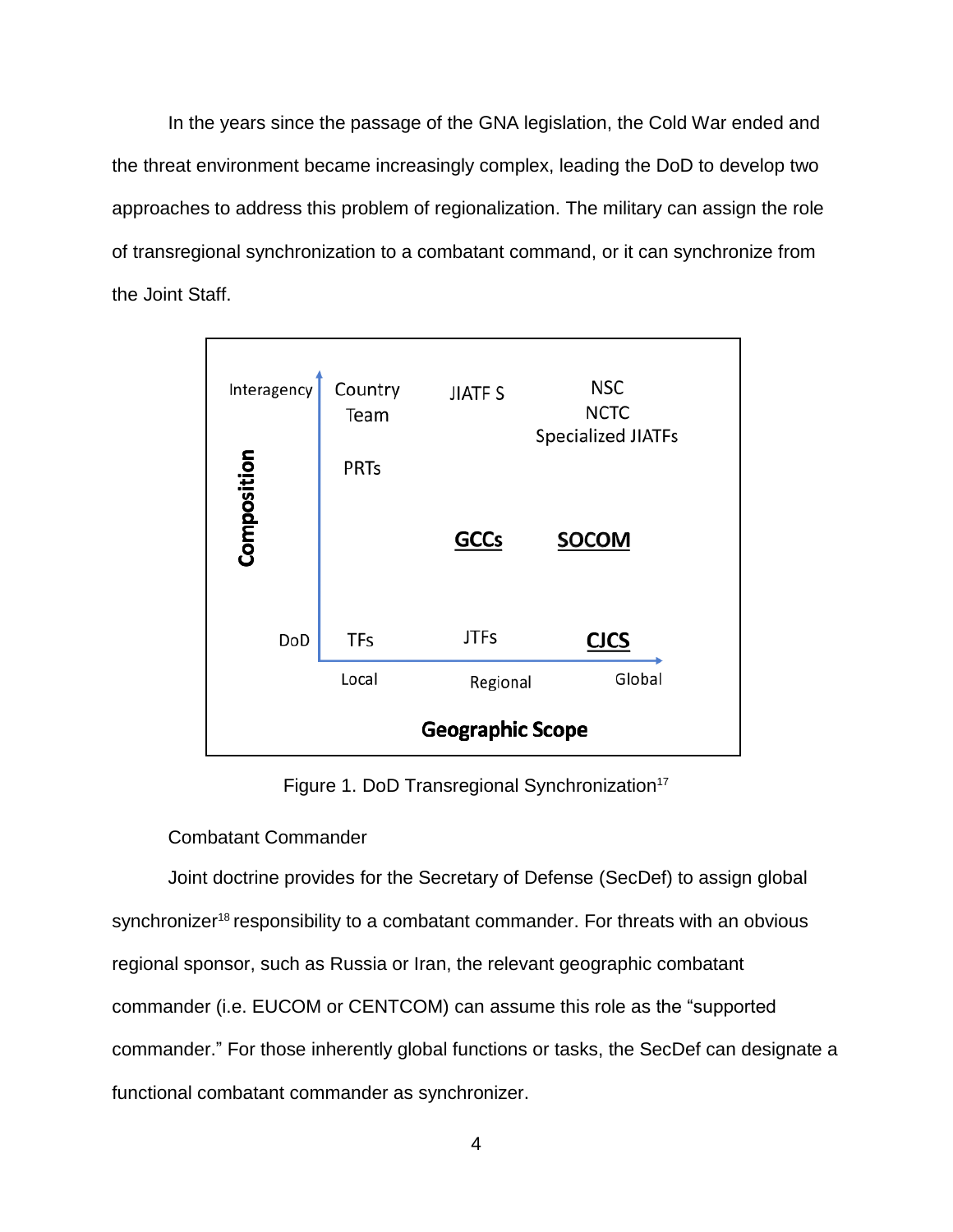One example was the assignment to United States Special Operations Command (SOCOM) the role of synchronizing the Global War On Terror in the 2004 Unified Command Plan (UCP). "SOCOM accordingly became 'the lead combatant commander for planning, synchronizing, and as directed, executing global operations against terrorist networks in coordination with other combatant commanders.'"<sup>19</sup> In reality, SOCOM commanders have found it difficult to synchronize among peer combatant commanders due to "unclear definition of authorities." 20

This difficulty has led to a recent shift in approach. The current means of synchronizing transregional CT efforts is the National Military Strategic Plan to Counter Transregional Terrorist Organizations, drafted by SOCOM but signed by the CJCS and endorsed by the SecDef. In this plan, SOCOM is the coordinating authority $21$ , but not the global synchronizer.<sup>22</sup> This shift is a recognition that the Chairman is uniquely positioned to arbitrate among the combatant commanders.<sup>23</sup>

Chairman of the Joint Chiefs of Staff

Goldwater-Nichols in many ways strengthened the position of Chairman, particularly vis-à-vis the service chiefs. It reinforced the Chairman's primary role as providing best military advice to the President, SecDef, and when required, Congress. 24 It did not, however, place the Chairman in the chain of command. This decision reflects a historic reticence about making the Chairman too powerful, due to concerns that it would weaken the sacrosanct American principle of civilian control over the military.<sup>25</sup> This decision also highlights an apparent paradox: protection of a democracy against transregional hybrid threats may require greater centralization of military authority, which is counter to traditionally held practices of a democracy.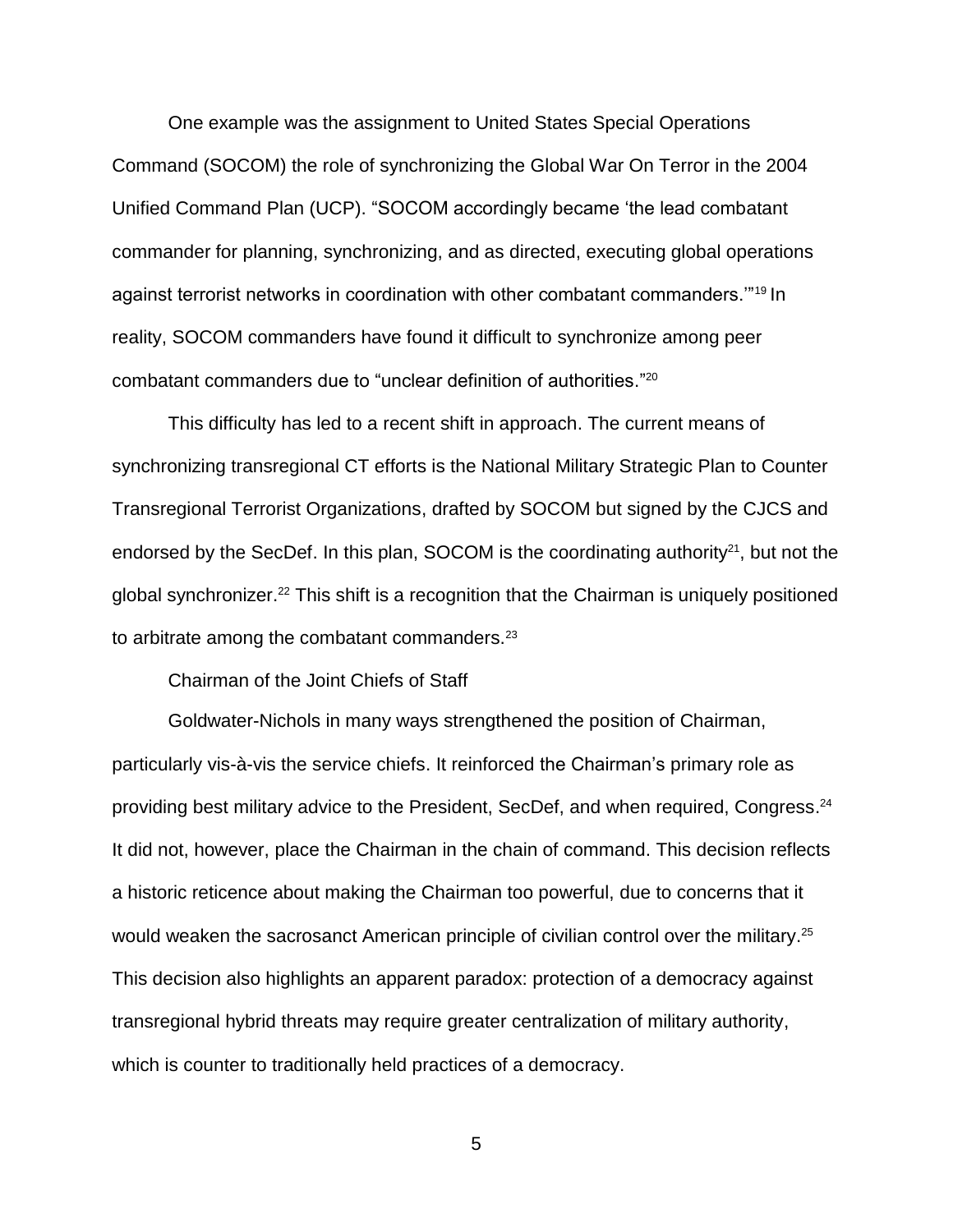Instead of placing the Chairman in the chain-of-command, the 2017 National Defense Authorization Act assigned him the responsibility of "Global Military Integration."<sup>26</sup> Only time will tell if this change in responsibility comes with enough authority to enable transregional synchronization. What does seem apparent to General Dunford, though, is that the Joint Staff does not have the organization nor expertise to synchronize against these transregional threats.<sup>27</sup> Goldwater-Nichols took the first steps to improve the Joint Staff, the next important step in this process has been the creation of the Transregional Threats Coordination Cell (T2C2) currently headed by Brigadier General Jamie Jarrard within the Joint Staff J5. This cell is designed to inform the Chairman's best military advice, enable combatant commanders to counter transregional threats, coordinate military efforts with a wide variety of interagency and international partners, and develop plans to counter transregional threats. 28

The efforts by General Dunford and others to transform DoD to address transregional threats are promising, but there is still much work to be done. Even if successful, these changes are exclusive to DoD and their impact limited to the application of military force. Most agencies and departments of the US security establishment are geographically oriented and will need to undertake similar efforts to move to an approach that is transregional. If taken in isolation, the cumulative effect of these efforts may better prepare the various agencies and departments to address transregional challenges separately, but do little to address hybrid threats which require a unified interagency approach.

#### Interagency Synchronization

Countering hybrid threats requires capabilities and authorities that DoD does not have, and most often in locations which the DoD does not have the lead. Success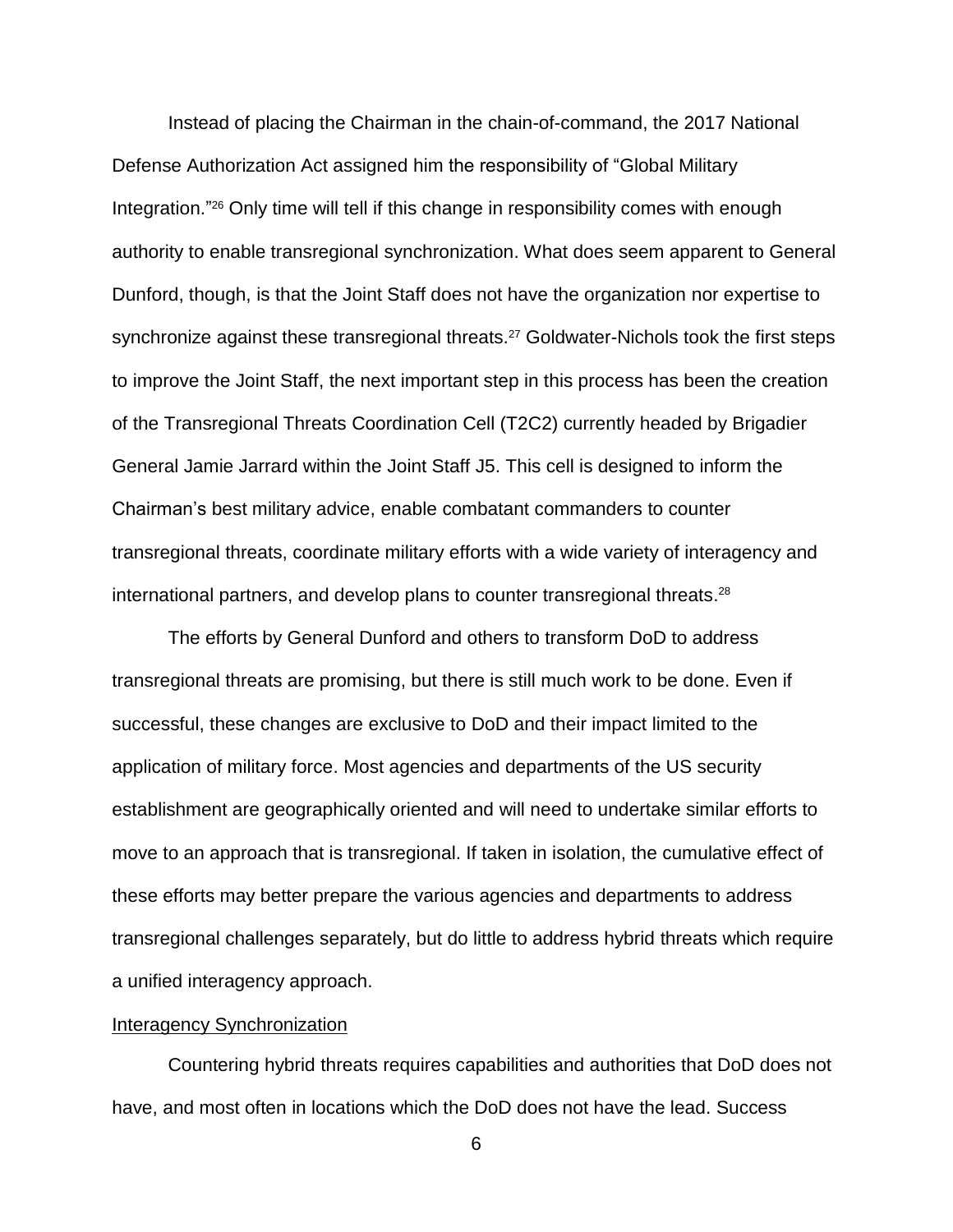requires all the tools of the interagency working together seamlessly to achieve unified action. Interagency synchronization is the key to addressing hybrid threats. Part 2 of the paper discusses factors that make interagency synchronization difficult, but there are some useful examples of interagency efforts that have been successful, highlighted below. Each have their own inherent weakness, but serve as useful case studies to draw from.



Figure 2. Interagency Synchronization<sup>29</sup>

# Country Teams

Perhaps the most effective interagency synchronization occurs at the country team level, where the Ambassador serves as Chief of Mission (COM).<sup>30</sup> "Pursuant to the President's letter of instruction, the COM has authority over every executive branch employee in the host country, except those under the command of a U.S. area military commander, or those on the staff of an international organization."<sup>31</sup> In this capacity, the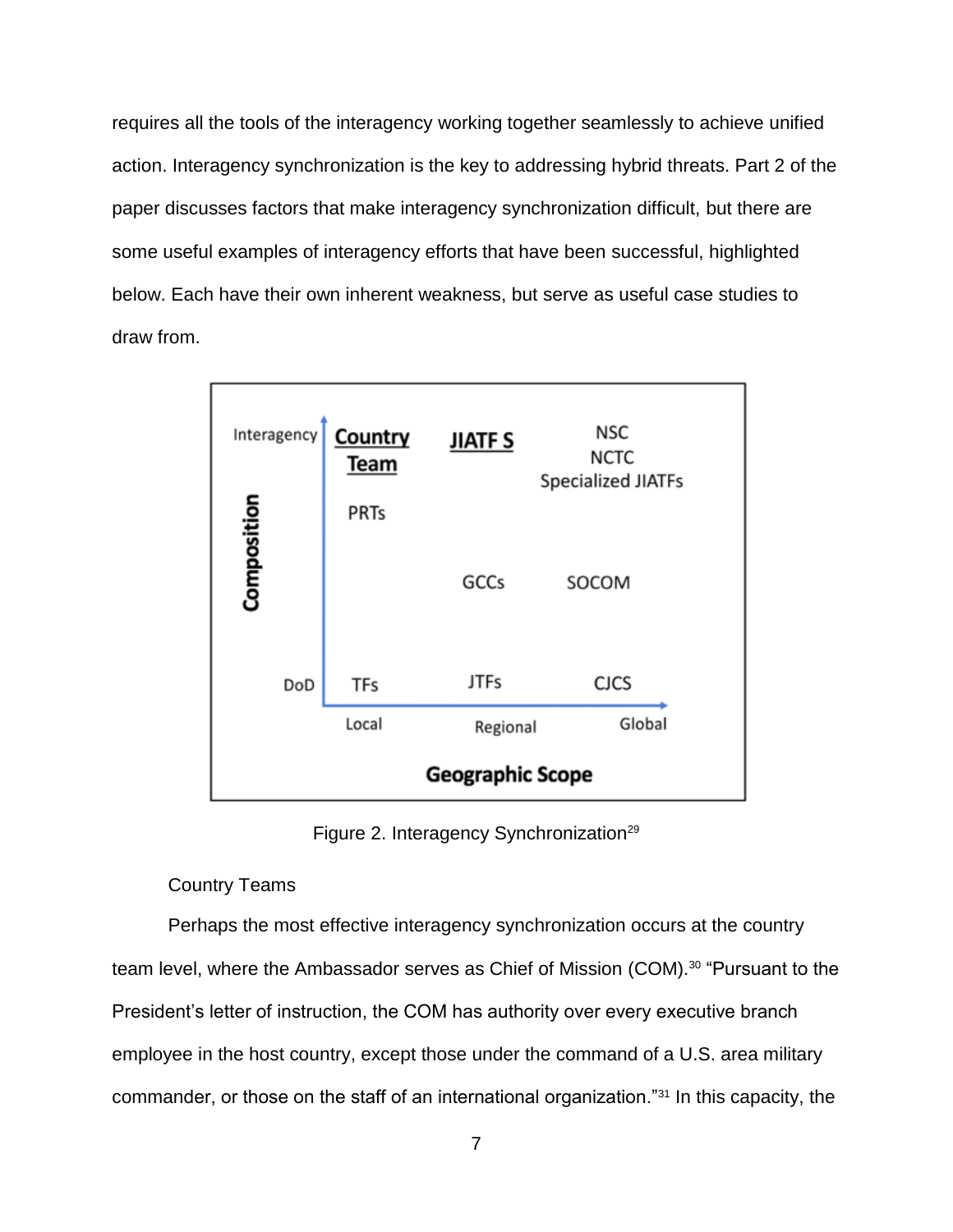COM considers the objectives and requirements of each of the US government departments and agencies and ensures they are synchronized into an overall Mission Plan. In practice, this system typically works well, and most consider it to be fair and effective.<sup>32</sup>

The effectiveness of the country team comes with one inherent limitation. The COM's mandate, by definition, extends only to his or her country of assignment. Country teams, in focusing on their countries of assignment, may find it difficult to maintain even a regional perspective, much less a transregional perspective. While each member of the country team has a higher authority that they answer to, and most are aligned regionally, none have the mandate nor authority to synchronize efforts across the interagency.

# JIATFs

A construct to synchronize efforts across the interagency that can extend beyond national boundaries is the Joint Interagency Task Force (JIATF). While the purposes for forming JIATFs vary, they typically address a specific issue requiring the contributions of multiple agencies and departments. One of the best examples is JIATF South, focused on illicit trafficking in the Western Hemisphere.<sup>33</sup> JIATF South has been in existence since 1989 and the current director is a Coast Guard Rear Admiral with vice directors from the Federal Bureau of Investigation and Customs and Border Protection. While difficult to measure the impact on the drug problem, many consider JIATF South as the model for synchronized interagency efforts.<sup>34</sup> In contrast to the country team, JIATF-South's mandate spans regionally, but is focused on a narrow mission set. It provides a valuable model of interagency synchronization on a scale larger than the country team, but not fully transregional.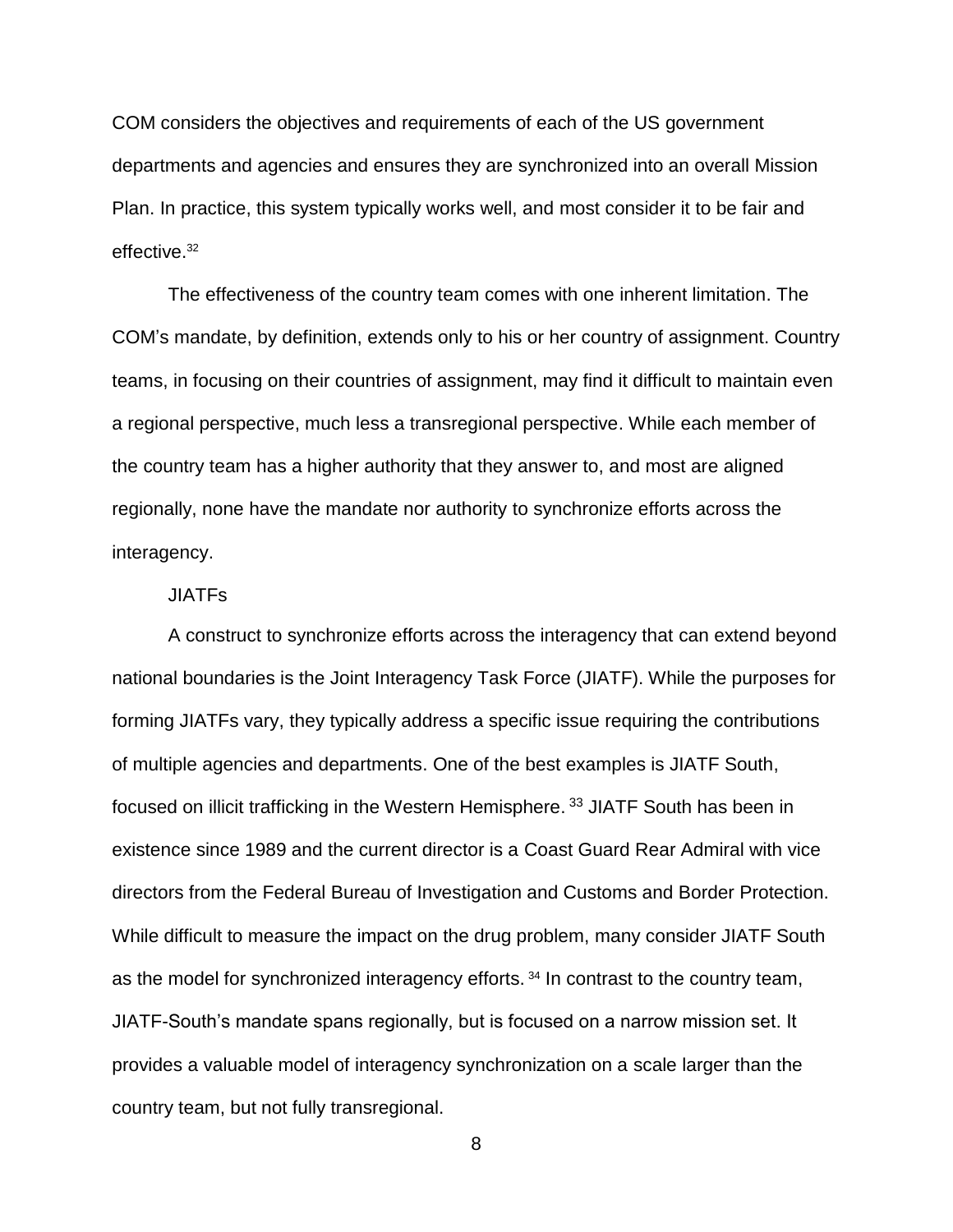These two examples are effective in their own right but also have common characteristics. Most notably, they are able to forge a common sense of purpose that transcends parochialism while at the same time remaining loyal to their respective agencies or departments. A commonly held truism is that the closeness of an interagency relationship is inversely proportional to proximity to Washington DC. This observation cannot be objectively proven and is admittedly cynical, but reflects the importance of mission focus over agency affiliation. Interagency synchronization requires loyalty to mission that transcends loyalty to individual agency**.** 

## Transregional IA Synchronization

The previous sections identified efforts by DoD to address threats that are transregional and efforts by the interagency to address threats that are hybrid. Each of these examples have limitations that make them ineffective, at least by themselves, against threats that are both transregional and hybrid. This section explores those efforts that attempt to address transregional hybrid threats.

The following examples are distinguished by the level in which they operate. Modern military theory generally considers three levels of warfare: strategic, operational, and tactical. Hybrid threats present a unique problem with this taxonomy in that they often do not manifest as warfare in the traditional sense and interagency actors may not recognize the same levels within their own efforts.<sup>35</sup> This paper adopts a rather liberal interpretation of the levels of warfare, more analogy than purely doctrine. The strategic is that level at which a nation determines national and multinational security objectives and guidance and develops and uses national resources to accomplish them.<sup>36</sup> The tactical level, for the purposes of this paper, are those discrete actions often conducted by individuals or small teams from the interagency. In an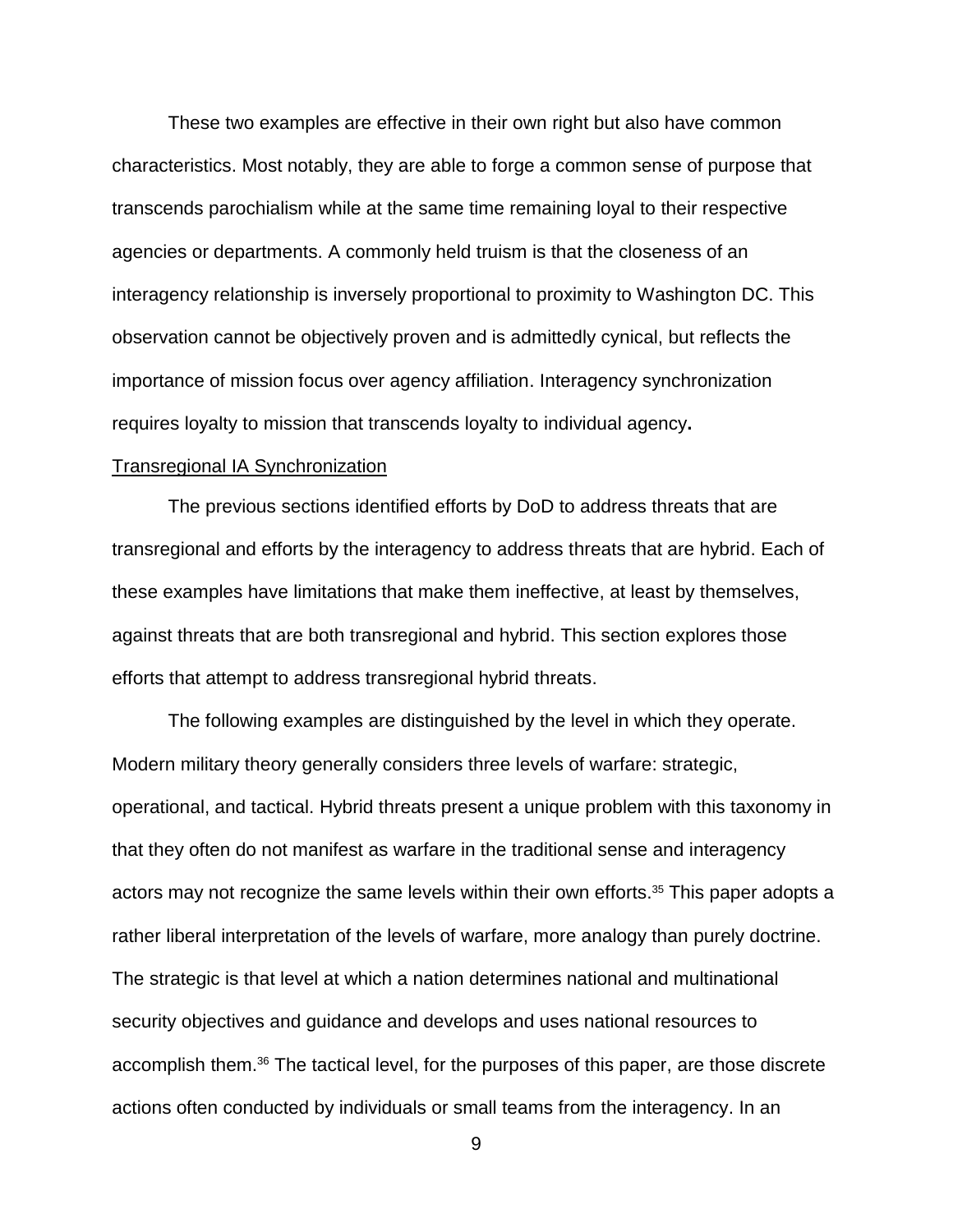interagency context, this could be a law enforcement investigation, an intelligence operation, or any one of the myriad of diplomatic efforts conducted by foreign service officers. The operational level links the tactical actions to the strategic objectives.

The need to distinguish among levels of warfare introduces another dimension to the dual character of transregional and hybrid threats. The graphic below superimposes the previous graph on this third axis. Highlighted are those synchronization efforts further explored below.



Figure 3. Transregional Interagency Synchronization<sup>37</sup>

National Security Council (NSC)

The NSC has transregional responsibilities and serves to synchronize the interagency at the policy and strategy level but no lower for two reasons. First, if the NSC becomes consumed with synchronizing the detailed execution of policy, their role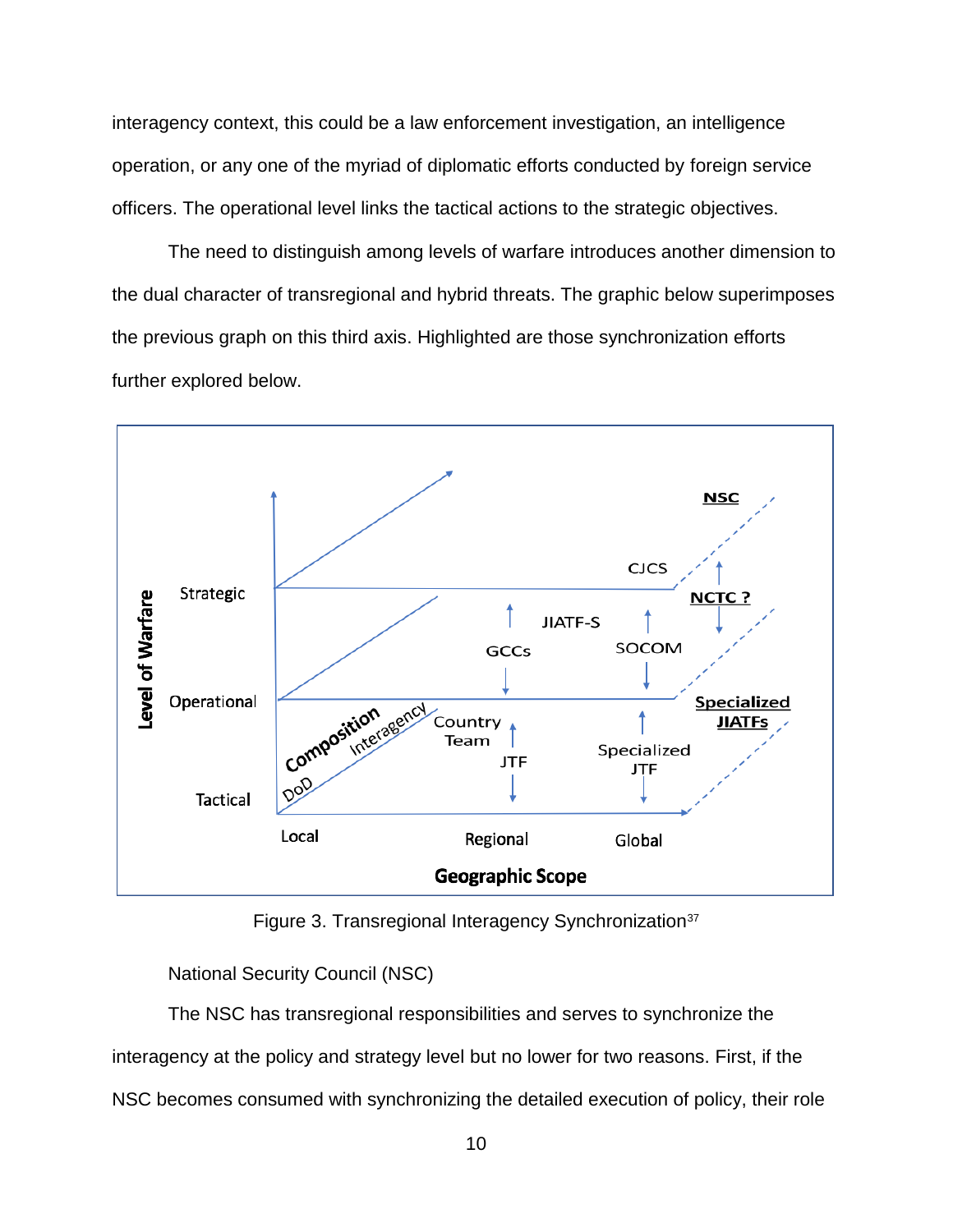in policy formulation will suffer. Second, the tendency to go deeper than the policy or strategy level, to attempt to control execution at the operational and even tactical levels, leads to the micromanagement so feared by the departments.

The National Security Act of 1947 established the NSC to " …advise the President with respect to the integration of domestic, foreign, and military policies relating to the national security so as to enable the military services and the other departments and agencies of the Government to cooperate more effectively in matters involving the national security."<sup>38</sup> Thus, it establishes two related but distinct functions. It is a policy advisory body to the President and a coordination mechanism among the interagency. While complementary, the balance between these functions is something that each administration from Truman on has struggled with.

President Trump recently issued an executive order establishing the President's intent for the organization and function of the NSC. However, it is too early to determine how the new NSC will function in practice. Instead, it may be helpful to examine the previous administration's NSC to provide an example with a track record. President Obama's first Presidential Policy Directive (PPD 1) outlined the envisioned organization and function of the NSC and staff. It established the following committees in descending order of authority, but increasing frequency of convening: Principals Committee, Deputies Committee, and the NSC Interagency Policy Committees (NSC/IPCs). It designated the NSC/IPCs as "…the main day-to-day fora for interagency coordination of national security policy." It further provided guidance that the "NSC/IPCs shall convene on a regular basis to review and *coordinate the implementation* of Presidential decisions in their policy areas (emphasis added)." 39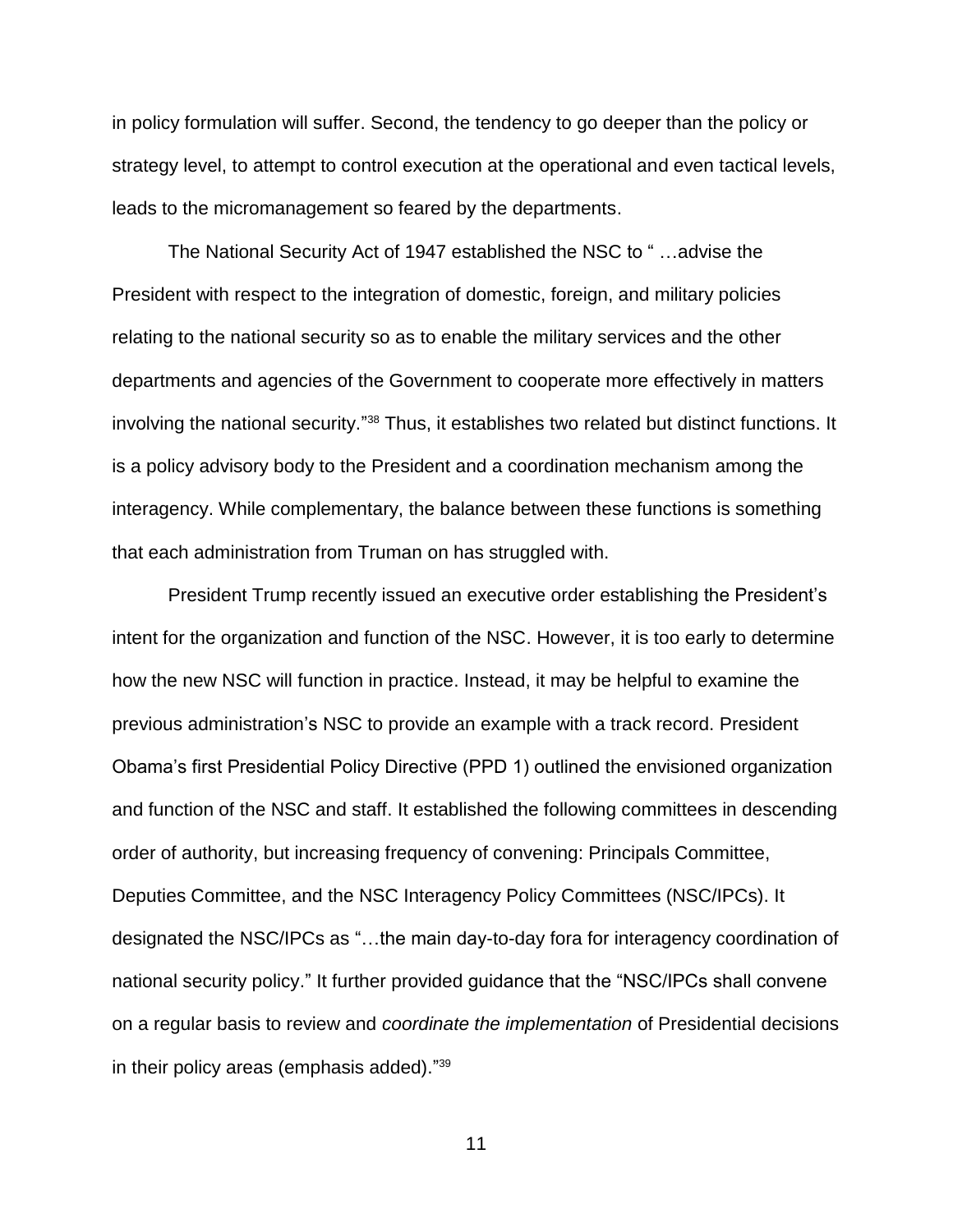There is little debate surrounding the role of the NSC and staff in policy formulation, but some controversy surrounding its role in implementation of policy. The centralization of authority at the NSC staff under the Obama administration led to micromanagement according to many observers, including previous Secretaries of Defense Panetta<sup>40</sup> and Gates<sup>41</sup>. Brent Scowcroft, former National Security Advisor, also warns against an NSC involved in day-to-day operations. "You have to step back from operations. The government is bad at stepping back and thinking. The NSC is the only outfit that can do that."<sup>42</sup> While the NSC and staff have a role to play in synchronization of efforts at the policy and strategy levels against transregional hybrid threats, it is neither appropriate nor effective in synchronizing at the operational level.

National Counterterrorism Center (NCTC)

A possible solution to synchronizing operational implementation across the interagency is to create a separate body focused on one particular transregional hybrid threat. With regard to counter terrorism, the NCTC is the closest example of such a body, which may lead some to assume that it is fulfilling the operational synchronization role. In reality, as shown below, it operates primarily in the strategic planning realm, not in operational synchronization. It fulfills a critical role in coordinating a common approach, but does not fulfil the role of tying tactical action to strategic goals.

The 9/11 Commission Report proposed the creation of NCTC, recommending "…this NCTC should be a center for joint operational planning and joint intelligence, staffed by personnel from the various agencies."<sup>43</sup> In envisioning the intended purpose of NCTC, the report provided the analogy of a military staff with a "J2" (Intelligence) role, and a "J3" (Operations) role.<sup>44</sup> Its creation was codified by the Intelligence Reform and Terrorism Prevention Act of 2004 which defined the intelligence<sup>45</sup> and operations<sup>46</sup> roles.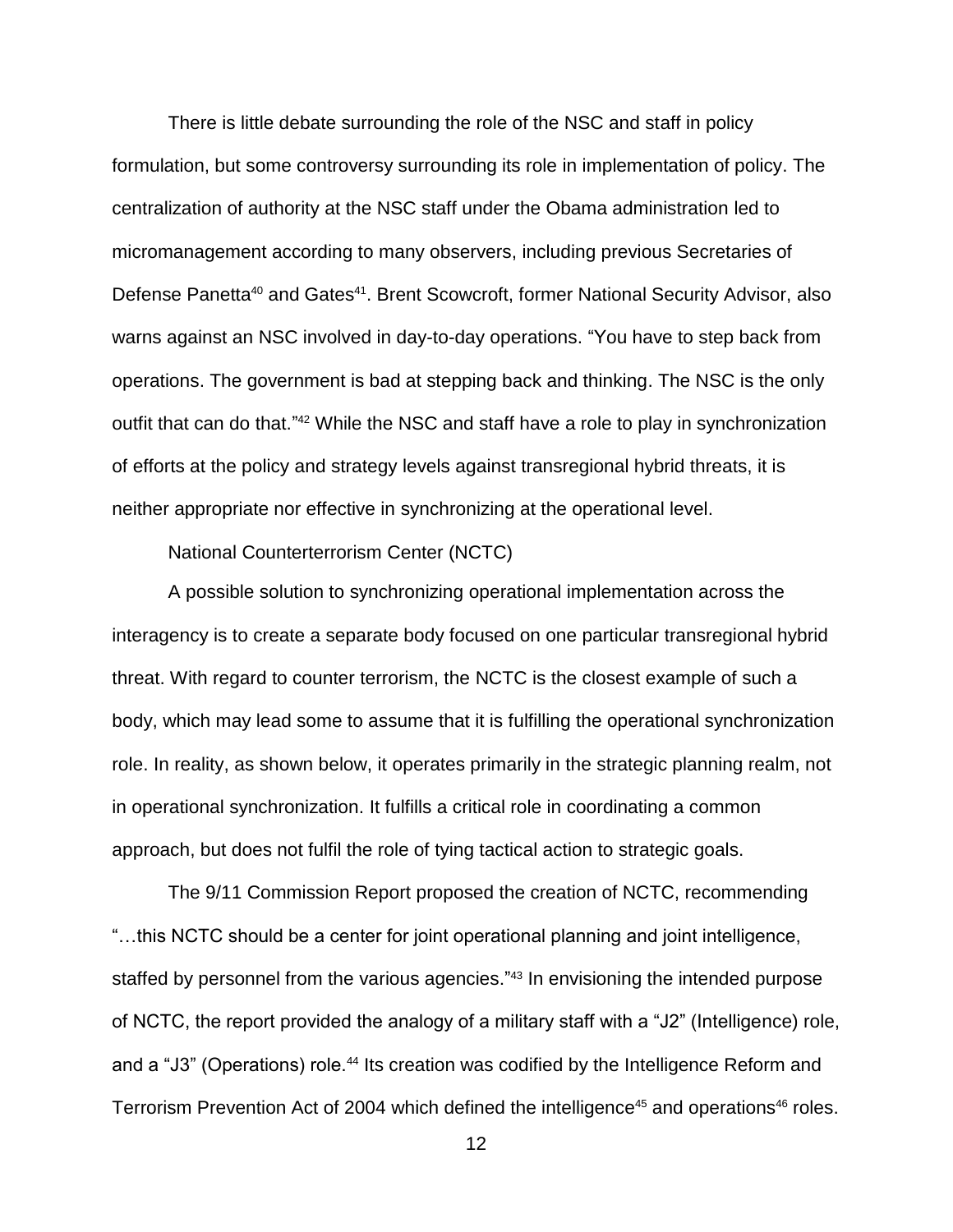After some initial growing pains,<sup>47</sup> NCTC is "now a recognized center of excellence on terrorism" according to senior intelligence officials. <sup>48</sup> NCTC is known and respected for providing the common intelligence picture about terrorist groups and threats, in data basing and sharing information, and enabling watch listing. It appears to have largely achieved the original vision of its intelligence role.<sup>49</sup>

In contrast, the operational role is less well known. <sup>50</sup> The entity within NCTC responsible for this role is the Directorate of Strategic Operational Plans (DSOP). The role of DSOP from inception has been ambiguous, as was the legislation creating it. Its title appears somewhat oxymoronic to those accustomed to the terms "strategic" and "operational" as terms of art. In practice, DSOP leadership views its role as firmly in the strategic vice operational level and in drafting plans, contributing to strategy development, and assessing the progress of that strategy.<sup>51</sup> This role is more analogous to a "J5" Plans role than the "J3" Operations role envisioned in the 9/11 Commission Report. This role is further reinforced by restriction in legislation prohibiting NCTC from "directing the execution of any resulting operations".<sup>52</sup> In practice, DSOP leadership views the restriction as both necessary to ensure interagency support and appropriate given a strategic planning vice operational synchronization role.<sup>53</sup>

As a model for synchronization of the interagency, NCTC represents progress, but also highlights some systemic issues. <sup>54</sup> There is little doubt that NCTC has contributed significantly to US counter terrorism efforts, and fills a vital role, but a gap remains in synchronization at the operational level. Filling this gap by NCTC, or another entity, would require a clear and unambiguous charter, accompanying authorities, and an enhanced staff.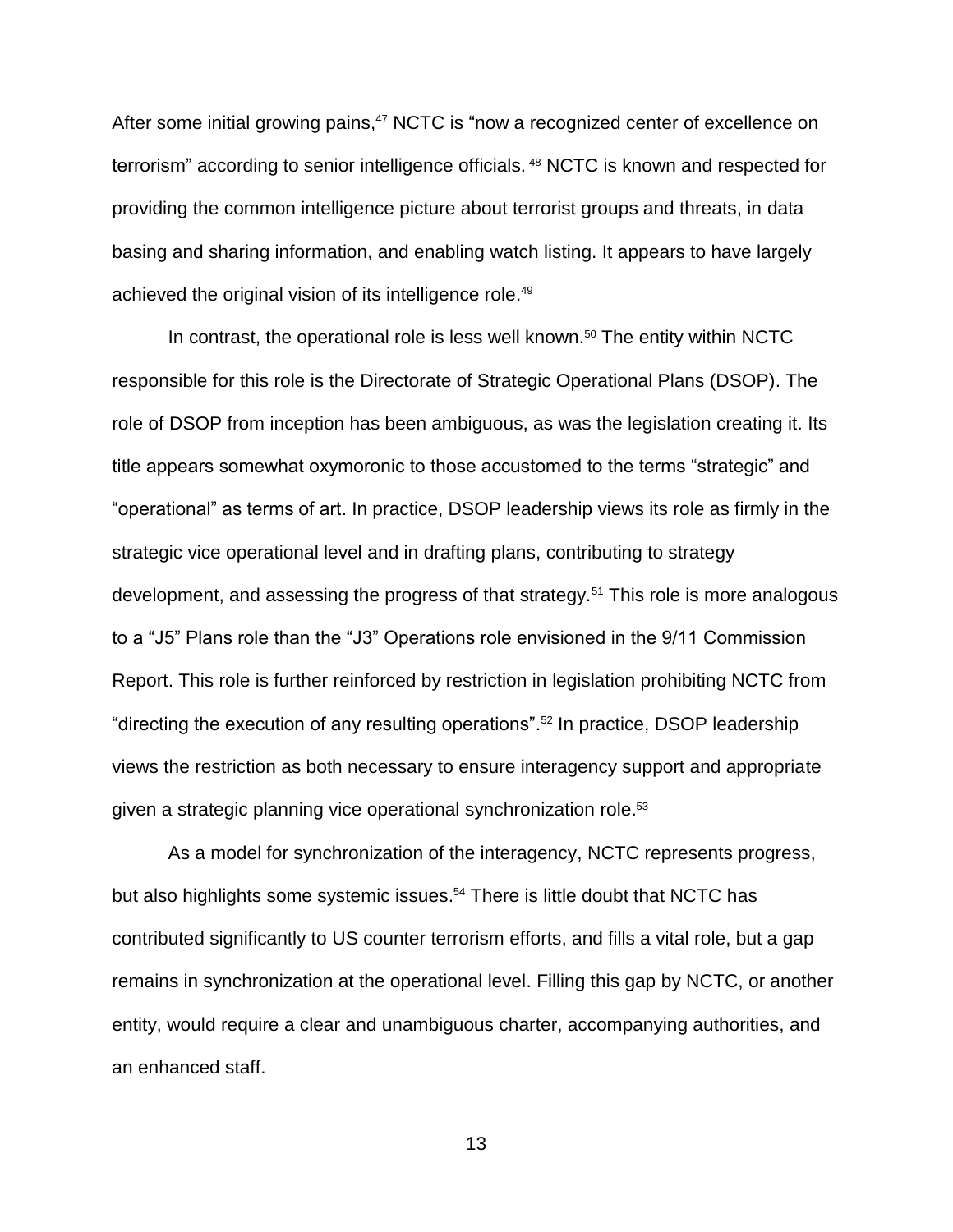Specialized JIATFs

There are efforts initiated and led by various departments or agencies to synchronize efforts, particularly information sharing within the community on very specific topic areas. General Thomas addressed one such effort in his Senate confirmation hearing as SOCOM Commander.

The Constitutional and legal differences in departmental and agency authorities, that lead to some logical and necessary tensions between actionable intelligence and prosecutable evidence, will remain a challenge to the nation's global multi-dimensional counterterrorist campaign. Yet we are finding ways to minimize limitations through interagency and coalition mechanisms that attack these problems, such as Operation Gallant Phoenix.<sup>55</sup>

Anecdotally, the participants from various agencies have viewed their participation in

this effort as both unique and valuable, observing that organizational rivalries

disappeared among individuals with a shared mission focus and experience. This

notwithstanding, a common shared concern was the absence of a corresponding

synchronization effort at a higher level.<sup>56</sup>

Remaining Gaps

Research for this paper attempted to identify mechanisms to synchronize efforts at each level of warfare against transregional hybrid threats. Efforts at the policy and strategy level by the NSC and NCTC are mature or maturing, and efforts at the tactical level are promising. The critical gap remains at the operational level, a gap which remains largely due to enduring challenges which will be explored further in the following section.

# Challenges in Transforming National Security

The previous section highlighted attempts to address transregional and hybrid threats, but also highlighted remaining gaps, particularly at the operational level. This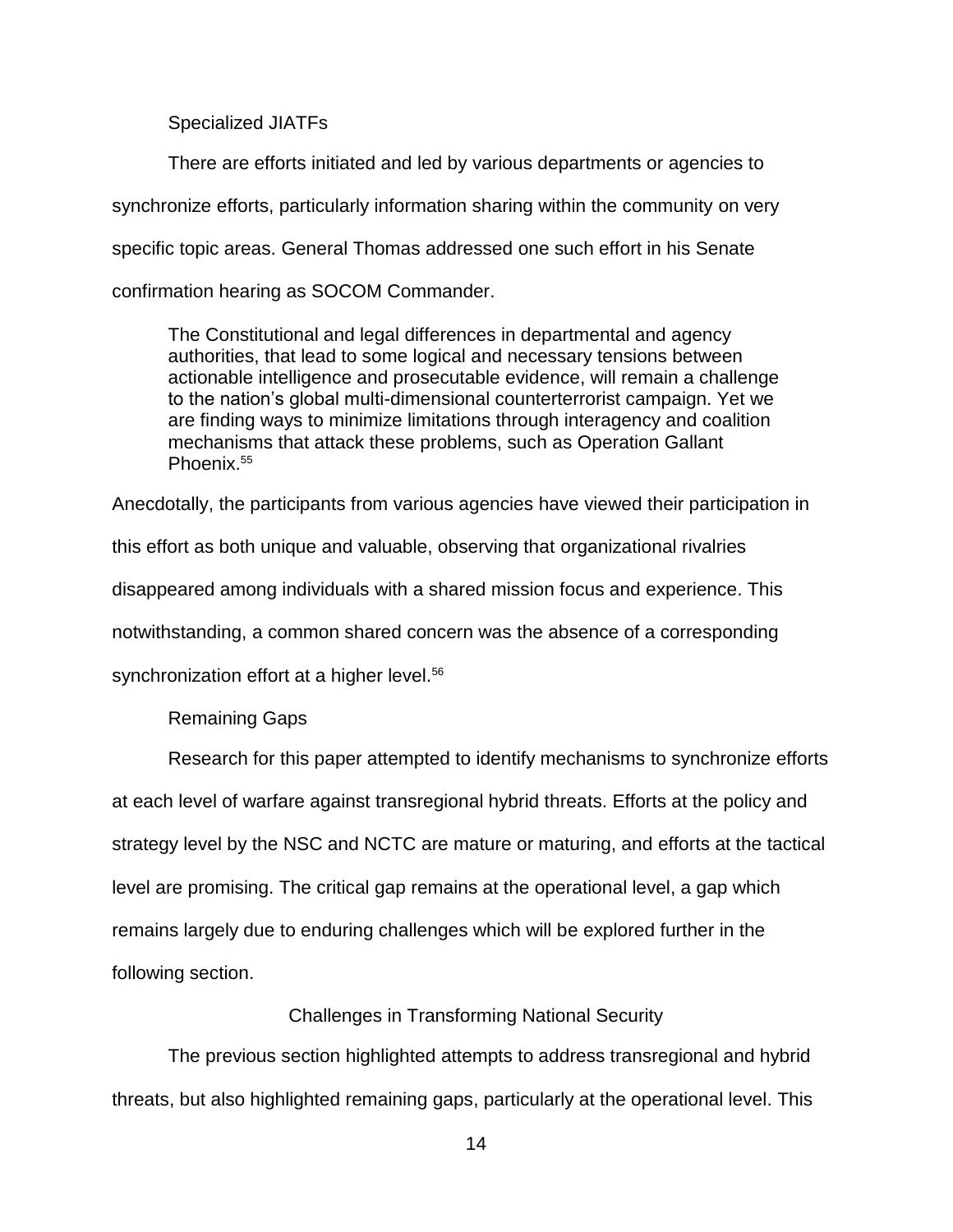section looks at the cultural, bureaucratic, and societal factors that have made transforming to fill these gaps so difficult.

One of the best case studies of meaningful reform within the US security establishment was the passage of the Goldwater-Nichols Act of 1986. Former congressional staffer James Locher provides a first-hand account of the immense challenges passing this legislation in his book "Victory on the Potomac: The Goldwater-Nichols Act Unifies the Pentagon." While an incomplete analogy because it doesn't extend to the interagency, it provides insight into the challenges of reforming a complex governmental organization.

#### Cultural Challenges

Locher highlighted how differing service cultures, particularly that of the Navy, were major impediments to creating a joint approach to warfighting. <sup>57</sup> As different as the services are, the differences among the various agencies and departments are even greater. <sup>58</sup> These organizational cultural differences explain why dedicated professionals who, largely selfless individually, can be so parochial.

At worst, these differences can lead to mistrust and cross-purposes, but at best, they can provide unique perspectives which are both valid and valuable. Assume the interagency comes into information about extremists that spans multiple countries. The DoD, with a bias for action and a transregional view, advocates for wide dissemination of the information to enable action against the extremists. CIA station chiefs, viewing information as primarily transactional, prefer to tightly control dissemination, ensuring reciprocity. Law enforcement personnel are concerned with preserving the evidentiary value of the information and inclined to use the information to create an enterprise case rather than seeking individual detentions. The State Department is most concerned with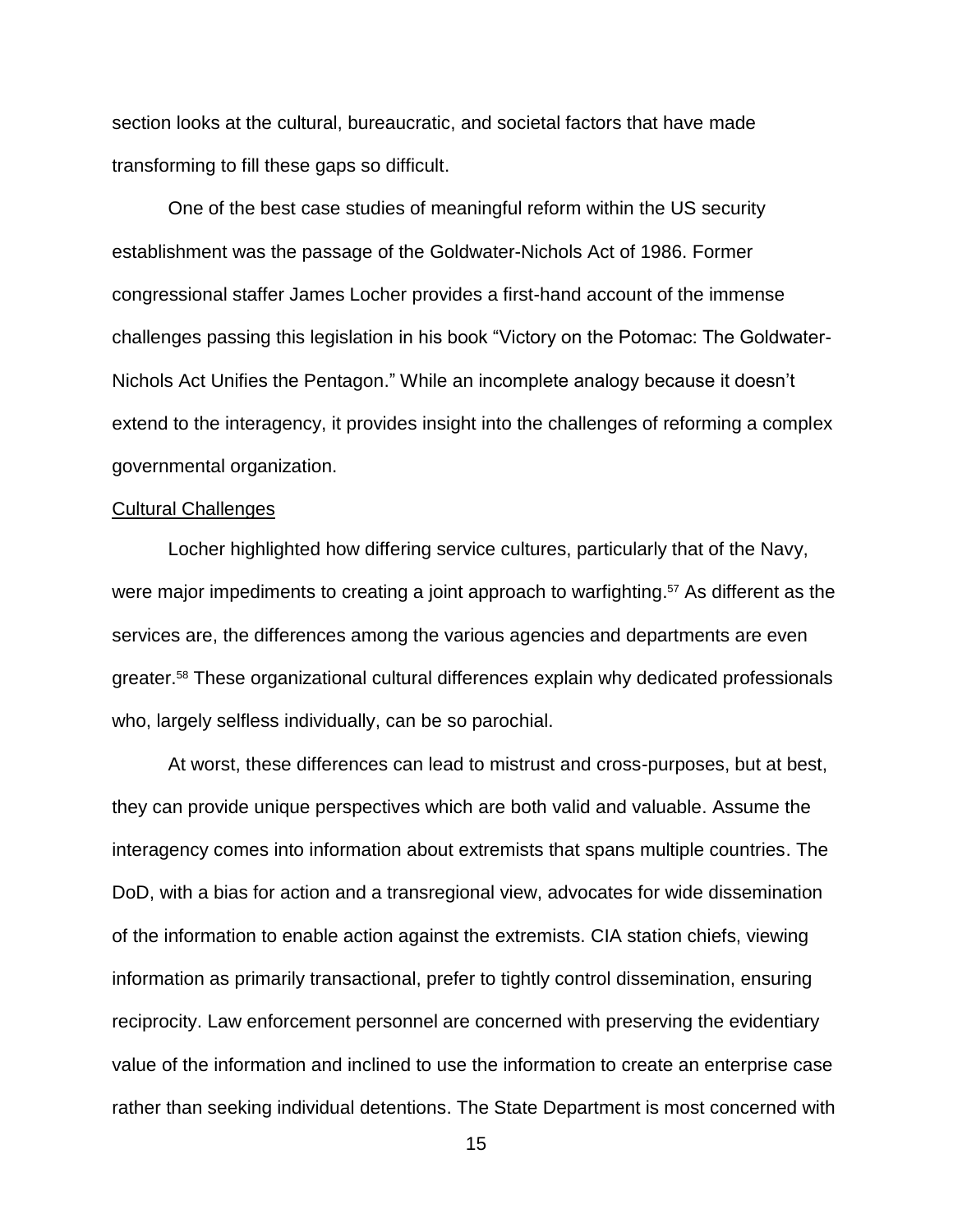the potential for human rights violations by those nations that receive the information. Approached correctly, there is the potential to achieve all objectives and increase the total value of the information by optimizing the strengths and experiences of each agency. This synergy is most often achieved at the "tactical level" through collective approaches applying a JIATF or similar model, where shared sense of purpose transcends rigid adherence to those organizational norms. This synergy becomes more difficult at the "operational level". This is typically the domain of more senior members of the respective departments and agencies who are more steeped in their organizational norms and more inclined to parochialism.

#### Bureaucratic Challenges

Another challenge highlighted by Locher is a product of the bureaucracy itself. It is a rare element in a bureaucracy who will willing cede power, authority, or resources to another even in the interest of effectiveness. Ironically, US departments and agencies, who are led and manned by selfless individuals, can be tremendously selfish as institutions. In the case of Goldwater-Nichols it took an external authority, Congress, to impose change. Meaningful change in the national security community is counter to the very nature of a bureaucracy and will need to be imposed by an outside authority.

While the Goldwater-Nichols Act was limited to the military, there may be an opportunity for new legislation to drive change in the national security establishment. Senator John McCain, the Chairman of the Senate Armed Services Committee, has recently spoken about the need for a "new Goldwater-Nichols." <sup>59</sup> While this may be necessary for DoD, the kind of changes necessary to ensure interagency synchronization against hybrid threats will transcend multiple congressional committees. A better analogy is the National Security Act of 1947, which transformed the very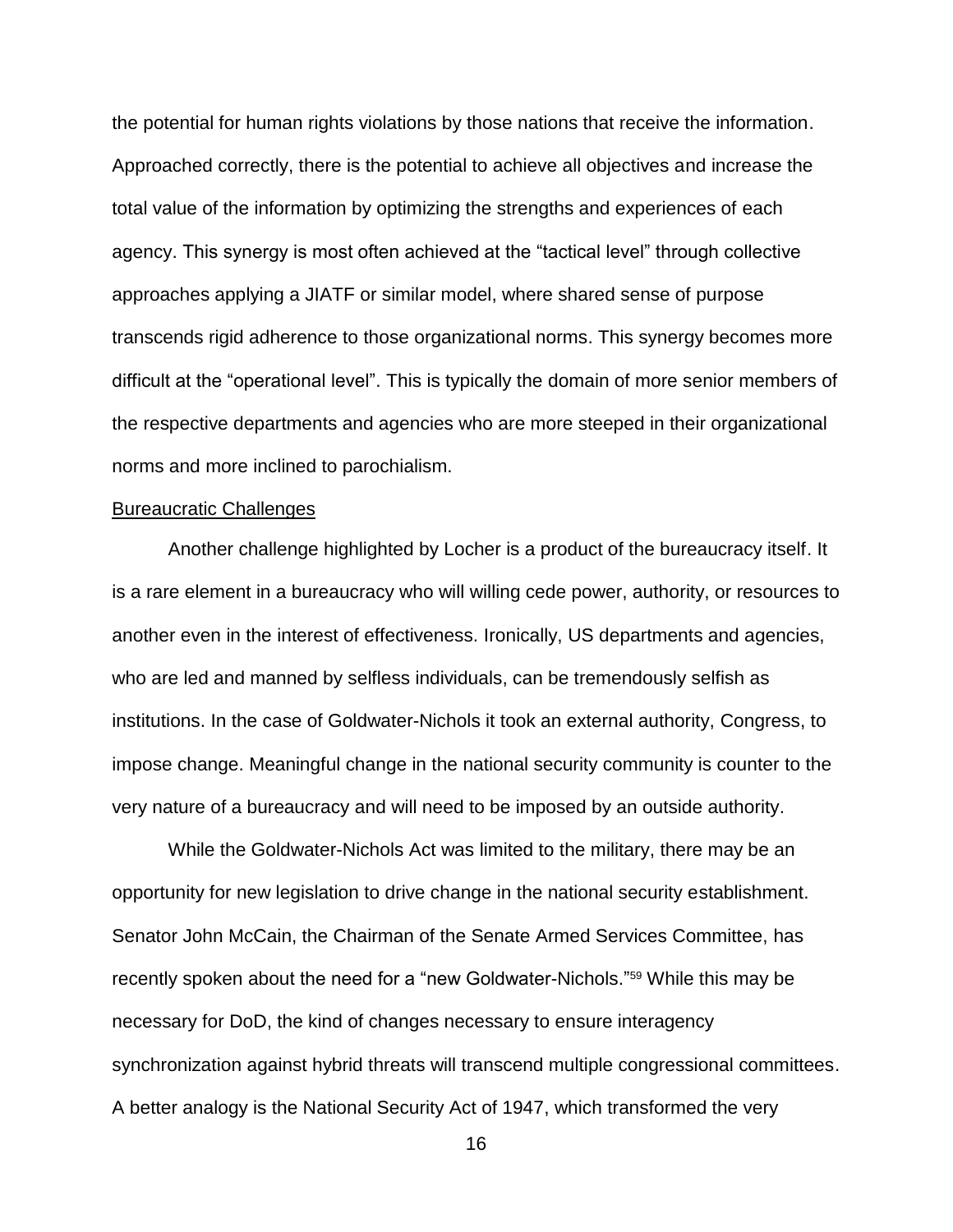structure of the national security establishment.<sup>60</sup> This kind of legislation has been so elusive, at least in part, because the Congressional committee structure is divided generally along departmental lines (Armed Services Committees, Foreign Relations Committees, Intelligence Committees). There is little indication these committees coordinate any better than the various departments and agencies of the executive branch. According to a staff member who previously worked on the House Armed Services Committee, there is no formal process for committee leadership to meet regularly with other committees. There is a process called "sequential referral" to seek approval to take up legislation with components that fall under the jurisdiction of another committee, but this is an exception typically used with very large and complex bills such as the National Defense Authorization Act (NDAA).<sup>61</sup> Ironically, Congress is often critical of the interagency for not working together, while facing similar fault lines internally.

A related challenge is legislation, particularly fiscal law. DoD's budget dwarfs that of every other department and agency, and has a corresponding infrastructure of bases, aircraft and logistics. While it is reasonable that the various departments and agencies pay their fair share in collective efforts where possible, it is often impractical for the smaller agencies. For example, hosting law enforcement agents on an overseas base funded by DoD requires recoupment of funds from those agencies, although the actual additional expense absorbed by the DoD is marginal. At the same time, the impact of an unforecasted expense can be prohibitive for that agency.

The Economy Act<sup>62</sup> serves as a transfer mechanism among agencies, the Antideficiency Act<sup>63</sup> serves as an enforcement mechanism, but the Purpose Statute<sup>64</sup>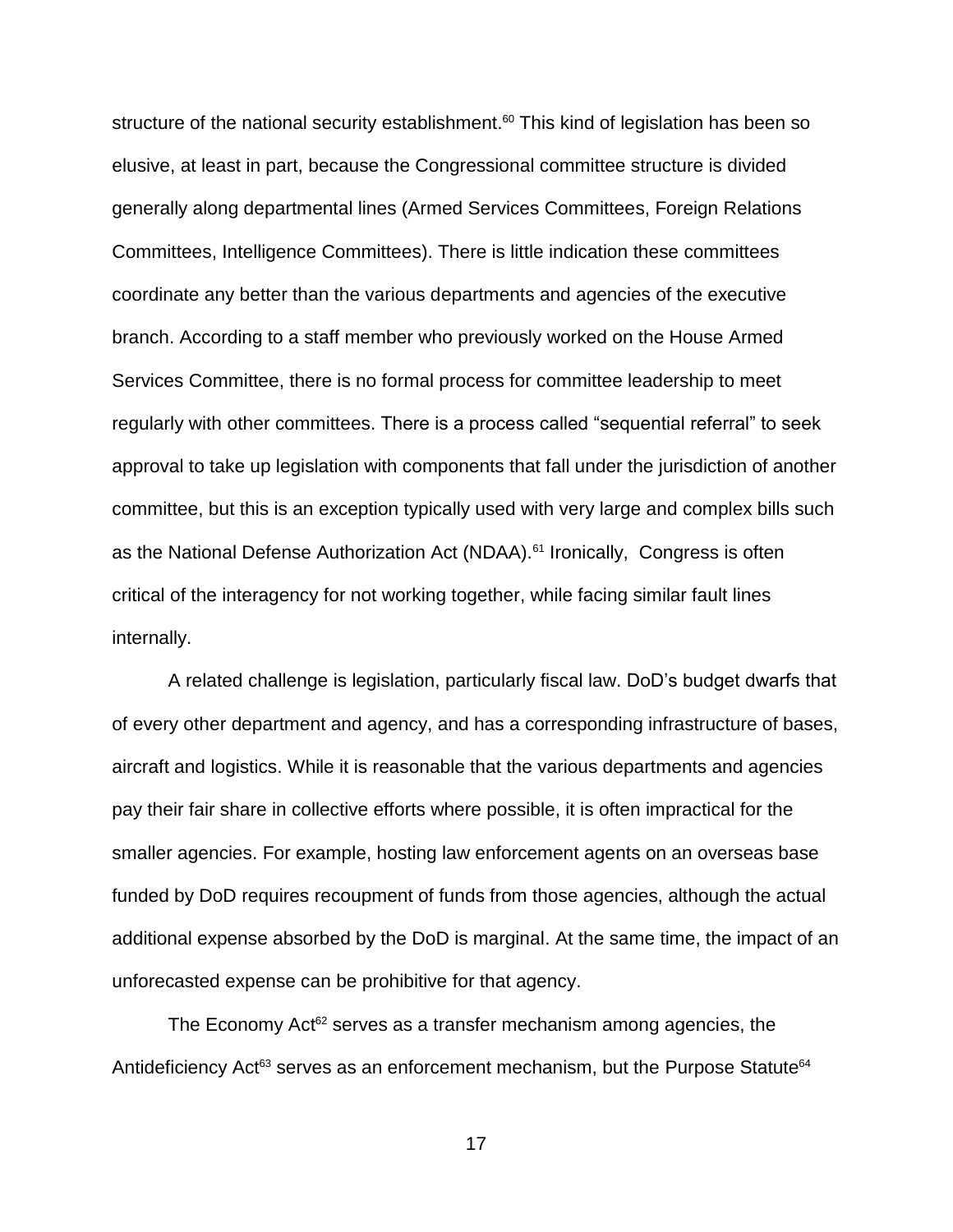creates the issue. It states that "appropriations shall be applied only to the objects for which the appropriations were made except as otherwise provided by law." Fiscal law is an area which requires positive authority. The absence of prohibition is insufficient, specific authorization is necessary to spend or transfer money. Strict interpretation<sup>65</sup> can create a barrier to interagency collaboration in areas of mutual responsibility, particularly those that are unforecasted. 66

# Societal Challenges

Two nations appear to be particularly adept at waging transregional hybrid warfare…Iran and Russia. They also have strong centralized authority and a low regard for democratic principles, at least as practiced by western democracies. Russia, in particular, has been adept at this form of warfare, and has constructed a massive defense facility (Figure 4) to synchronize its various ministries. Russia has also reportedly vested significant authority in its Chief of the General Staff Valery Gerasimov, best known for the Gerasimov Doctrine which describes hybrid warfare in detail.<sup>67</sup>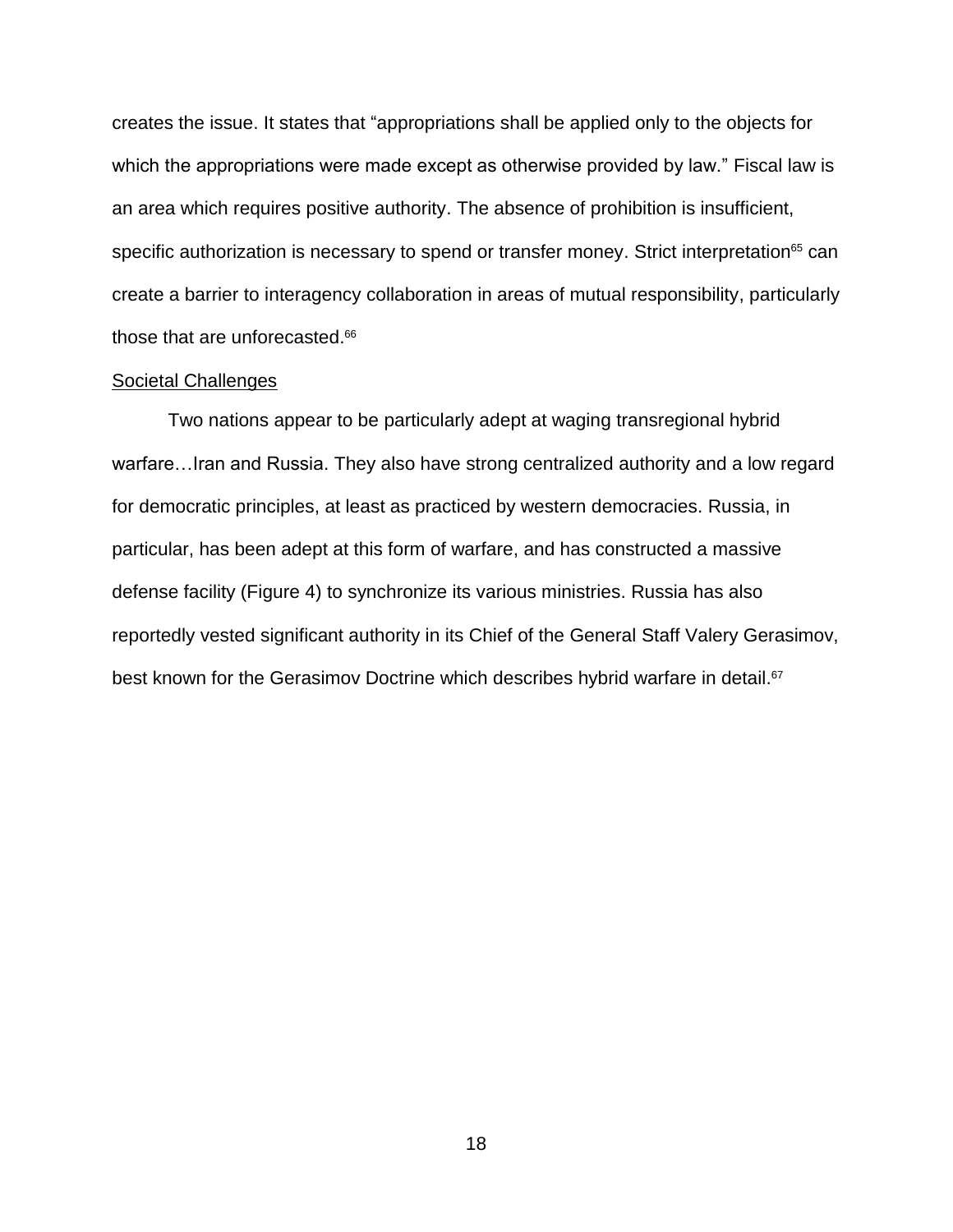

Figure 4. Russia's National Defense Control Center<sup>68</sup>

Similarly, Iran has reportedly vested significant power in Major General Qassim Solemani, nominally the commander of the IRGC-Quds Force, but reportedly holding far reaching authority to shape foreign policy. A very visible figure in the Middle East, the Iranian efforts in Iraq, Syria, and Yemen are attributed largely to him.<sup>69</sup>

These examples highlight the value that two potential adversaries place in hybrid warfare and the efficiency that can be brought about with centralization of interdepartmental authority. Even more important, though, is what these examples do not mean. It does not necessarily follow that the US approach must be similarly configured. A state's security apparatus should reflect the values of that state, not dictate them. There is an inherent tension between the core US societal value of democracy and centralization of authority, particularly under the military. This does not imply that a democratic society cannot effectively wage hybrid warfare, nor does it necessarily eliminate any particular change from consideration. It does mean that as bureaucratic and cultural changes are made in the interagency, they must be made in consideration of societal factors. Any recommended changes need to be balanced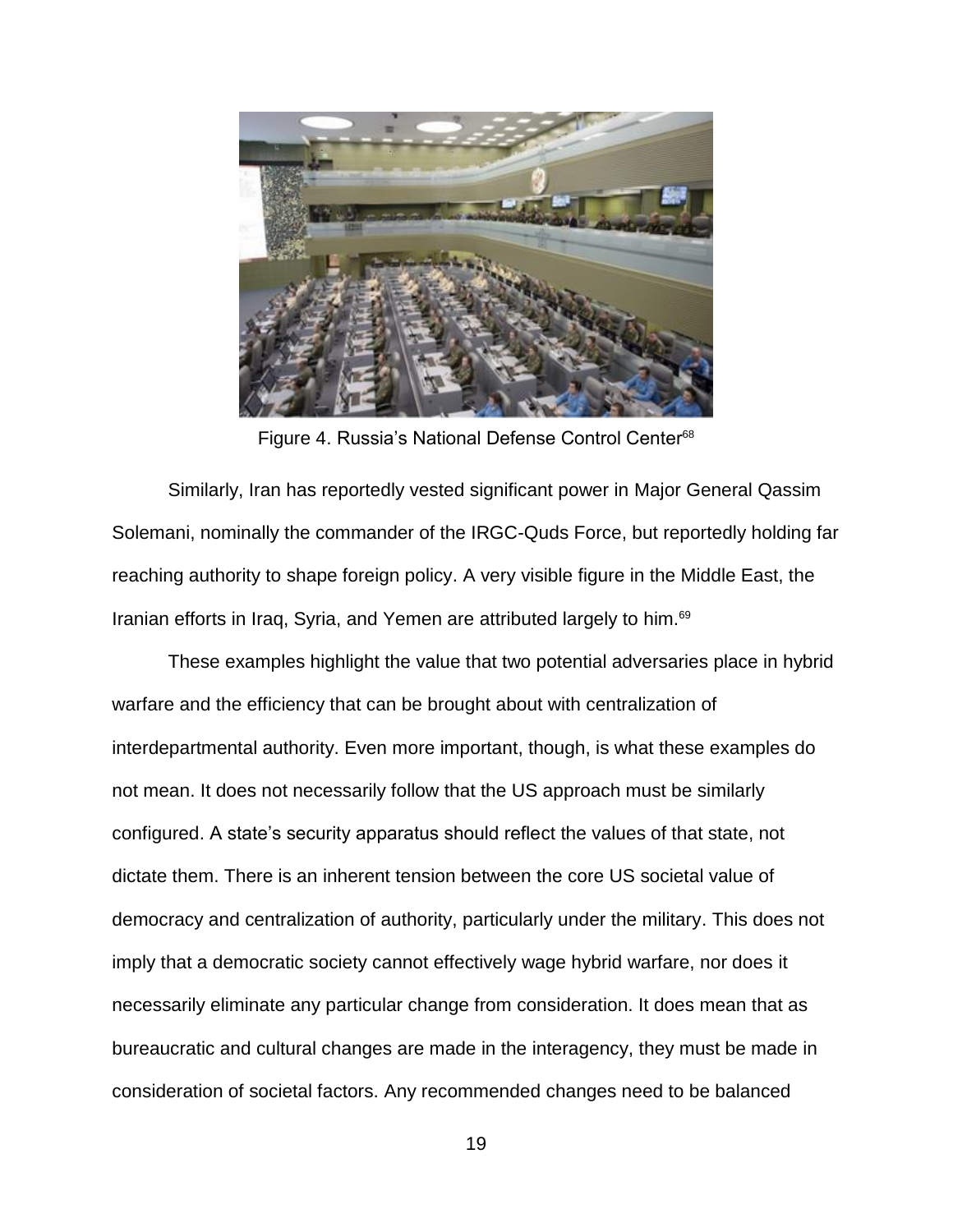against the need to maintain the trust of the American people that the agencies and departments serve. The next section provides recommendations intended to change interagency bureaucracy and culture while preserving the trust so important to a democratic society.

# Recommendations

The 9-11 commission report highlighted the failures of the interagency in working together and made a number of recommendations. Although some recommendations have been adopted, many have not. The urgency felt at the time has since dissipated and the US is still ill-prepared and poorly structured to face the transregional hybrid threats that are becoming the norm. Leaders cannot mandate cultural change, but can impact organizational culture through changes to the bureaucracy. Attempting to change the culture without changing the bureaucracy is naïve and changes to the bureaucracy that do not result in a corresponding change in the culture will be shortlived. Change can be either revolutionary or evolutionary. The importance, and urgency, of better synchronizing US efforts against transregional hybrid threats warrants revolutionary change to overcome bureaucratic inertia. Just as the National Security Act of 1947 structured the government to address the Cold War, the US needs a new Act to address the contemporary environment. Realistically, however, evolutionary change is far more likely barring another catastrophic event. Following are recommended elements of that change.

#### **Congress**

Goldwater-Nichols demonstrated that the surest way to achieve change in an entrenched bureaucracy is strong and unambiguous legislation. This is unlikely in the interagency until the various committees in Congress develop a method of working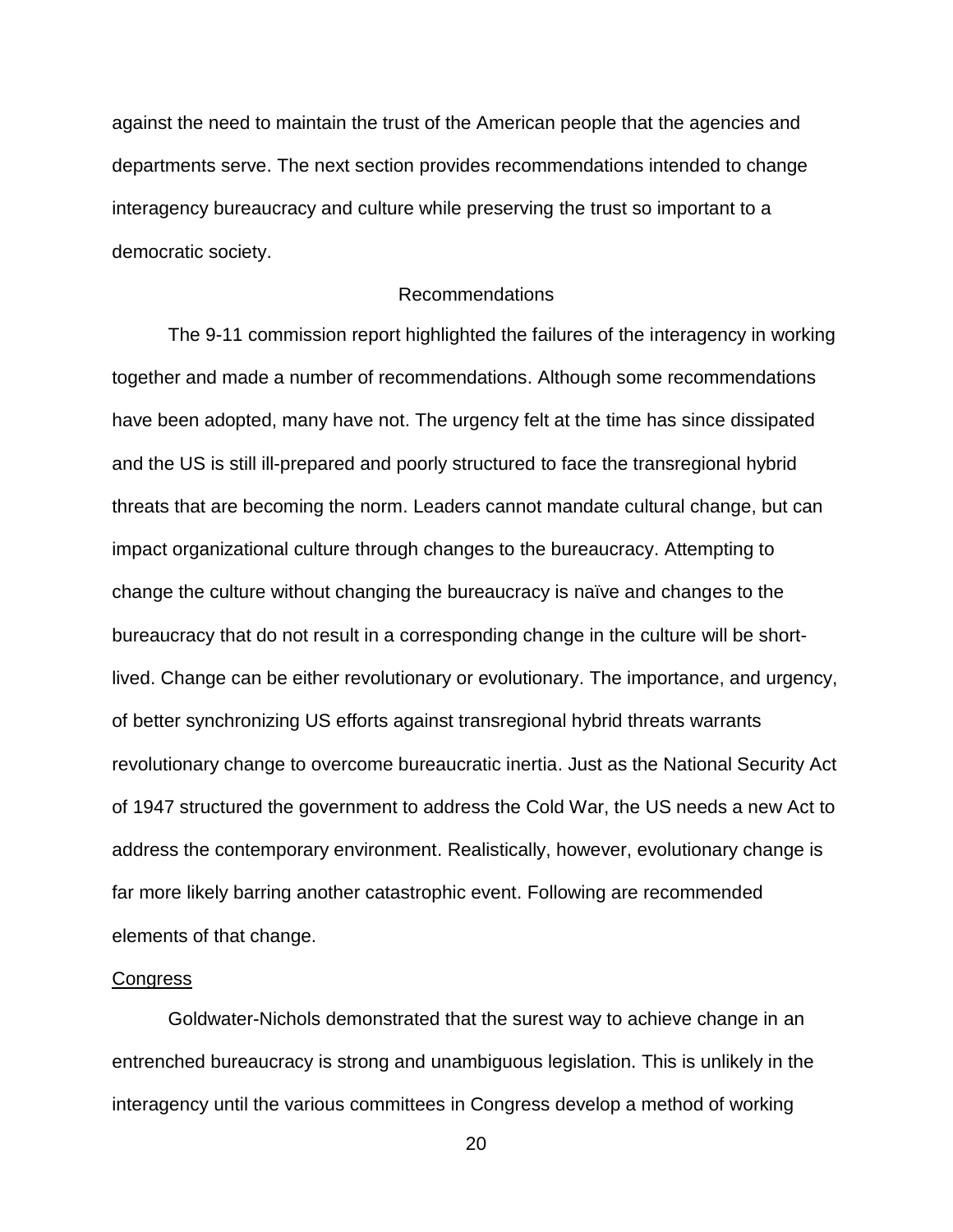together on a regular basis.<sup>70</sup> Congress should develop processes to regularly coordinate across committees on national security matters. Only then will they be able to draft legislation that cuts across all necessary agencies and departments.

As addressed earlier, interagency unity of effort is difficult if the resources that fuel these efforts cannot flow just as seamlessly. Congress should establish a fund for national security efforts separate from the base budgets of the individual agencies and departments, under the joint oversight of the relevant committees. If this is not feasible, restrictions on co-use of resources should be loosened to allow for interagency efforts while preserving separate authorities.

#### Policy/Strategy Synchronization

The NSC will remain responsible for recommending policy for approval by the President and development of strategy to achieve it. It is the only entity that has the ability to do this and to synchronize efforts at the Secretary or Director level. To do this effectively, and to ensure they are able to have the "long view", the NSC should remain at the policy and strategy levels.

#### Operational Synchronization

As shown, the biggest gap in synchronization for transregional hybrid threats is at the operational level. This is the level in which the greatest emphasis needs to be placed because it is the level at which the greatest parochialism is likely to reside. For that reason, any entity with the responsibility of synchronizing interagency efforts needs to have the ability to compel action among participants. For transregional hybrid threats that are enduring in nature, an entity should be identified or created, given a clear mandate, and appropriate authority to synchronize efforts at the operational level. This entity needs to be a true interagency body. In some cases it may be appropriate for the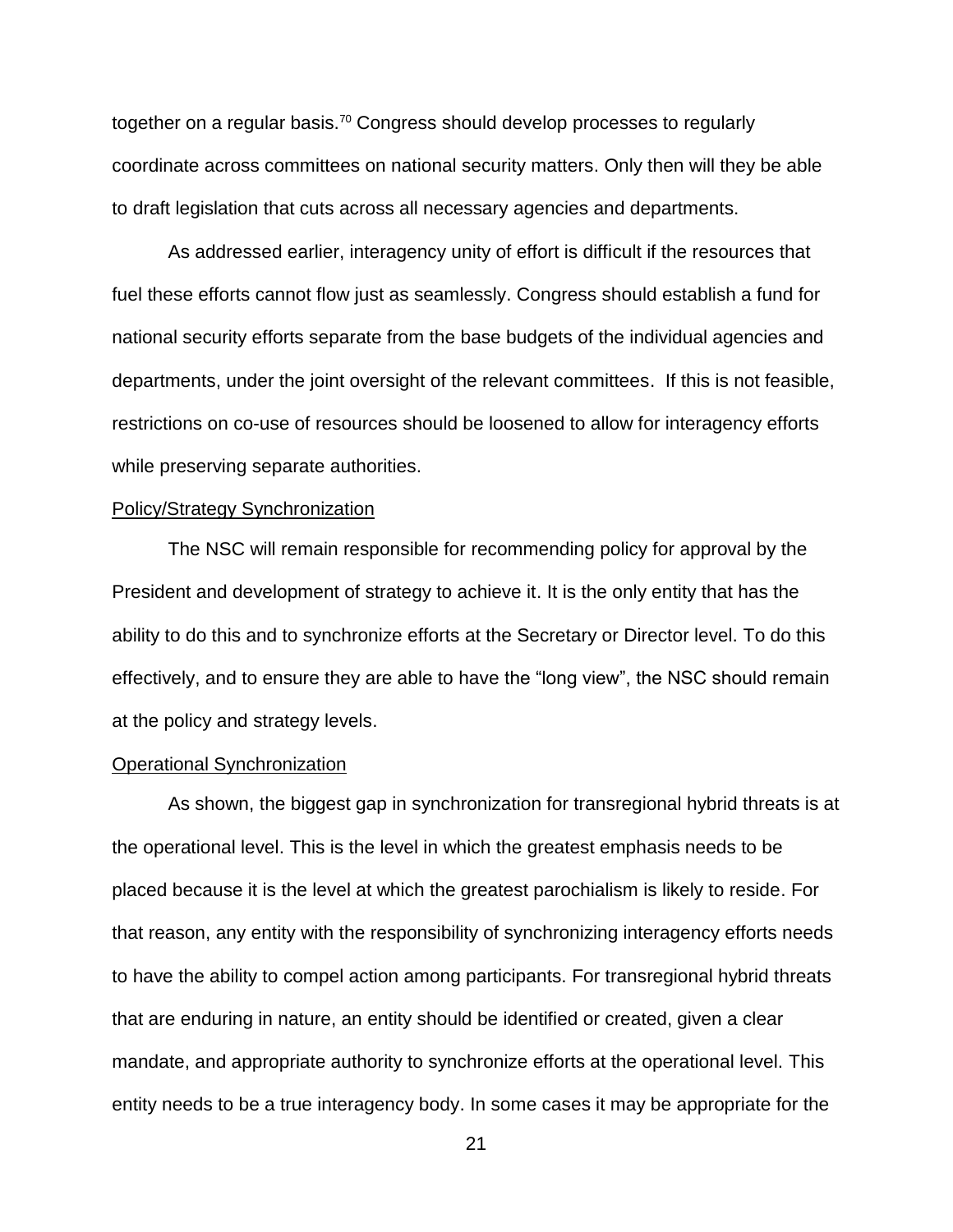military to assume the lead role, but in most cases the lead should be should be civilian, particularly if there is potential for the threat to cross domestic boundaries. To do otherwise would risk the support of the American public concerned about the appropriate role of the military in a democracy.

#### Tactical Synchronization

For specific aspects of transregional hybrid threats, the specialized JIATF (or similar) construct represents a best practice. In addition to the direct benefits of the JIATF synchronizing tactical level action against hybrid threats, it has the indirect benefit of creating a culture of security professionals who view efforts from an interagency approach.

### Interagency Culture

One effective component of the Goldwater-Nichols legislation was the deliberate preparation of officers to serve in a joint capacity and the requirement of joint experience for promotion.<sup>71</sup> In mandating and incentivizing joint experience, the DoD has achieved "jointness", but the interagency remains divided. The agencies and departments of the national security establishment should incentivize interagency experiences within the careers of their personnel. As shown by Goldwater-Nichols, this requirement won't be fully embraced until it is legislated and incentivized. The DoD can better implement this requirement by balancing current "joint" requirements with interagency requirements instead of adding them to an already very crowded career timeline.

The current joint military doctrine of Unified Operations (JP 3-0, JP 5-0) represents progress in addressing transregional hybrid threats. It acknowledges the necessity of integrating the elements of national power, coordinating with the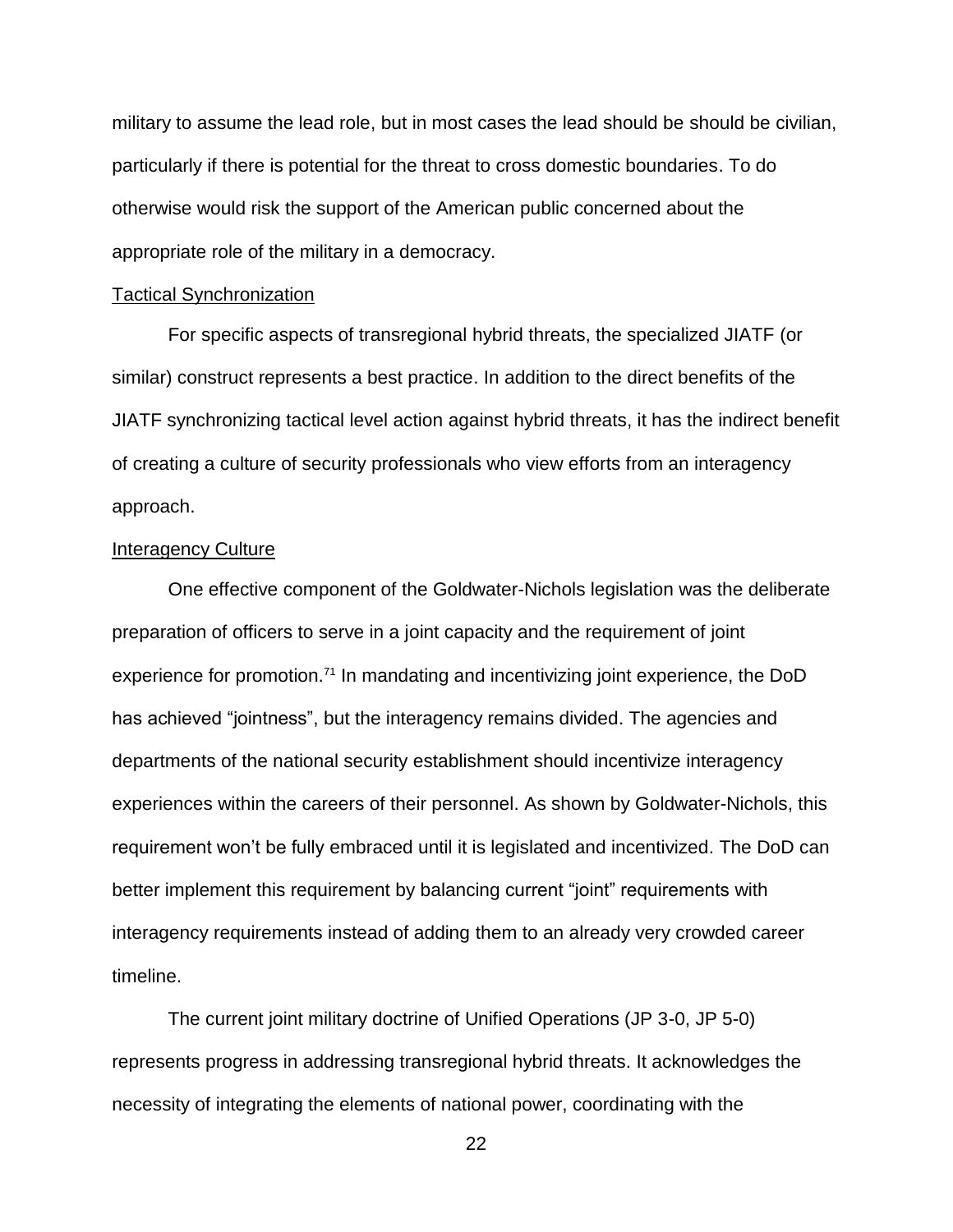interagency, and provides examples of mechanisms to facilitate this coordination. Nonetheless, it is focused predominantly on the military element of power. Interagency doctrine, jointly developed and approved by the relevant agencies, would be far more valuable. While this concept may seem far-fetched, joint doctrine probably seemed just as unlikely 30 years ago.<sup>72</sup> The interagency should develop doctrine as part of an inclusive process, ultimately approved at an NSC Deputies Committee. This is an area where DoD, with its penchant for planning and doctrine development, can take a lead role in organizing, but the product should be truly interagency.

#### Department of Defense

DoD should accelerate efforts currently underway designed to enable the CJCS, with the help of the Joint Staff, to serve as a global synchronizer. These efforts include the issuance of a Joint Strategic Campaign Plan in lieu of a Joint Strategic Capabilities Plan and modification of Joint Staff procedures and organization. If the Chairman is not able to fulfill his newly designated responsibility in global integration, Congress should give careful consideration to placing the Chairman in the chain of command. Over two centuries of apolitical service to the Constitution should have earned enough trust with the American public to mitigate concern over too much centralization of military authority.

To fill the gap in synchronization efforts at the operational level against transregional threats, DoD should establish JTFs, under the concurrent Operational Control (OPCON) of all affected GCCs. Those combatant commands that have global responsibilities can serve as force providers for the JTFs, but alignment under GCCs maintains the key elements of the Unified Command Plan. When guidance from two or more GCCs conflict, and cannot be worked out between them, the issue can be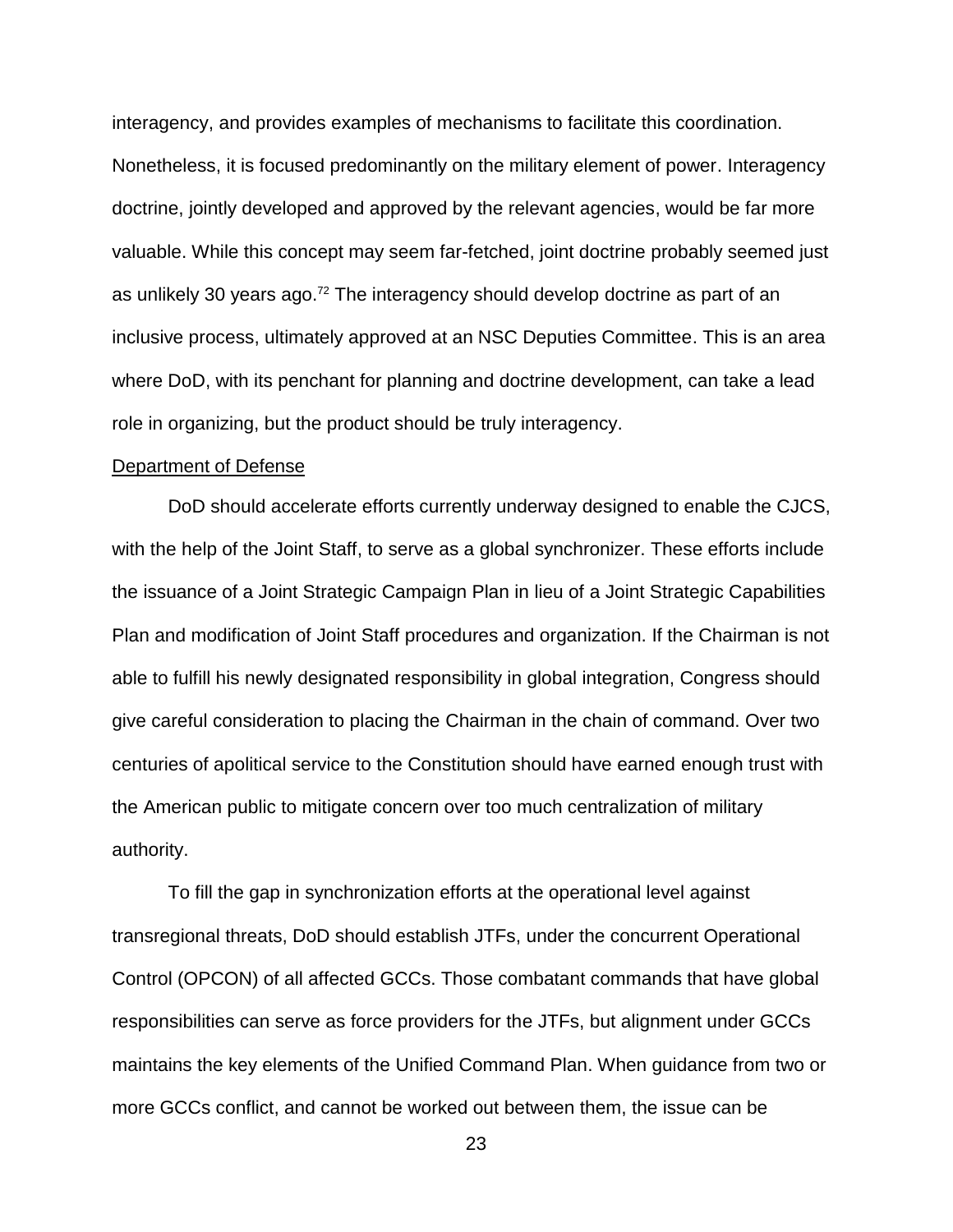elevated to the Chairman. This approach would be complementary to the new role of the Chairman as "global integrator". Even in the absence of true synchronization authority, close and enduring coordination between these JTFs and interagency partners can produce a measure of unity of effort. Ideally, these JTFs can then evolve into JIATFs to fully synchronize operations. When another agency or department has the ability to lead these efforts, DoD needs to be prepared to cede lead and, in some cases, authority. This represents an evolutionary approach to the previous recommendation to create an entity dedicated to this task, but also represents the highest likelihood of success barring an event that drives revolutionary change.

#### **Conclusion**

Overwhelming combat power has virtually guaranteed that adversaries will choose to not go "toe-to-toe" with the US military in a conventional fight. Their advantage—their "offset"—is the ability to achieve their objectives though a combination of tools applied more quickly and seamlessly than the US can. Success will no longer be determined primarily by synchronization of combat arms or joint operations but by the synchronization of all elements of national power at every level. Ultimately, our difficulty in dealing with transregional hybrid threats, is not with the threats themselves, the problem is with "us". Until "we" recognize that the world has shifted, and are willing to adjust our approach, we will continue to struggle to address these threats.<sup>73</sup>

The intent of this study has been to examine efforts to address threats that are both transregional and hybrid, identify remaining gaps and challenges, and to provide recommended changes to processes and structures intended to impact organizational culture and approach. While these recommendations are both simple and audacious, they are critical if the US hopes to address the growing transregional and hybrid threats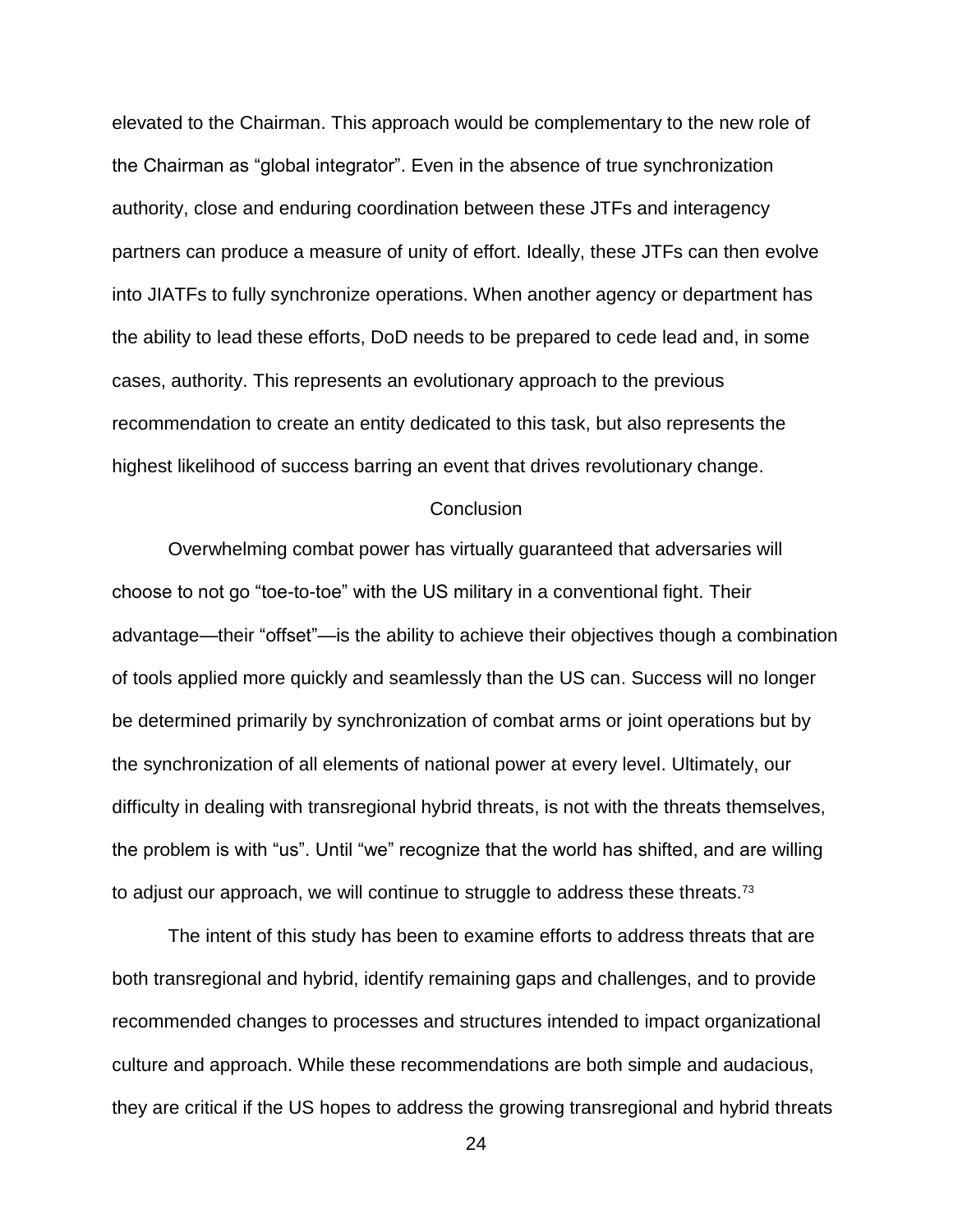that have become the norm. The character of the current and future operating

environments demands audacious changes. While these changes, within the legislative

branch as well as the executive, are necessary and important, even more important is

the willingness to change…to do whatever is necessary to avoid re-learning the lessons

of the 9-11 Commission.

# **Endnotes**

<sup>1</sup> Thomas H. Kean et al., *Executive Summary of The 9/11 Commission Report: Final Report of the National Commission on Terrorist Attacks Upon the United States* (Washington, DC: National Commission on Terrorist Attacks upon the United States, 2004), 27.

 $2$  Comment, observed by the author, made by an interagency colleague to his leadership over concerns about the information sharing occurring during an interagency effort.

 $3$  Following the attacks on  $9/11$ , concerns about the lack of interagency coordination led to the establishment of the bipartisan Project on National Security Reform in 2006. The Project ceased operations in 2011, but related efforts continue under this broad label. *Project on National Security Reform Home Page*, [http://www.pnsr.org](http://www.pnsr.org/) (accessed March 8, 2017).

<sup>4</sup> This paper is scoped only on the US interagency, fully recognizing that addressing transregional hybrid threats requires strong international partnerships, adding additional complexity to synchronization.

<sup>5</sup> Carl von Clausewitz, *On War*, eds. and trans., Michael Howard and Peter Paret (Princeton, NJ: Princeton University Press, 1976), 88.

<sup>6</sup> U.S. Joint Chiefs of Staff, *The National Military Strategy of the United States of America 2015* (Washington, DC: U.S. Joint Chiefs of Staff, June, 2015), 4.

 $<sup>7</sup>$  Every department and agency in the US national security community is configured in</sup> some way along geographic lines. The State Department is divided into regional bureaus, the Central Intelligence Agency is divided into area divisions, and the Department of Defense into geographic combatant commands. Christopher Naler advocated for an increased interagency participation in the geographic combatant commands as a means for better addressing regional threats. Christopher Naler, "Are we Ready for an Interagency Combatant Command?" *Joint Force Quarterly*, no. 41 (2nd Quarter 2006): 26-31.

<sup>8</sup> General Joseph F. Dunford, "General Dunford's Remarks and Q&A," public speech, Center for a New American Security—Next Defense Forum, Washington, DC, December 16, 2015, [http://www.jcs.mil/Media/Speeches/Article/636952/gen-dunfords-remarks-and-qa-at-the](http://www.jcs.mil/Media/Speeches/Article/636952/gen-dunfords-remarks-and-qa-at-the-center-for-a-new-american-security-next-defe/)[center-for-a-new-american-security-next-defe/](http://www.jcs.mil/Media/Speeches/Article/636952/gen-dunfords-remarks-and-qa-at-the-center-for-a-new-american-security-next-defe/) (accessed February 10, 2017).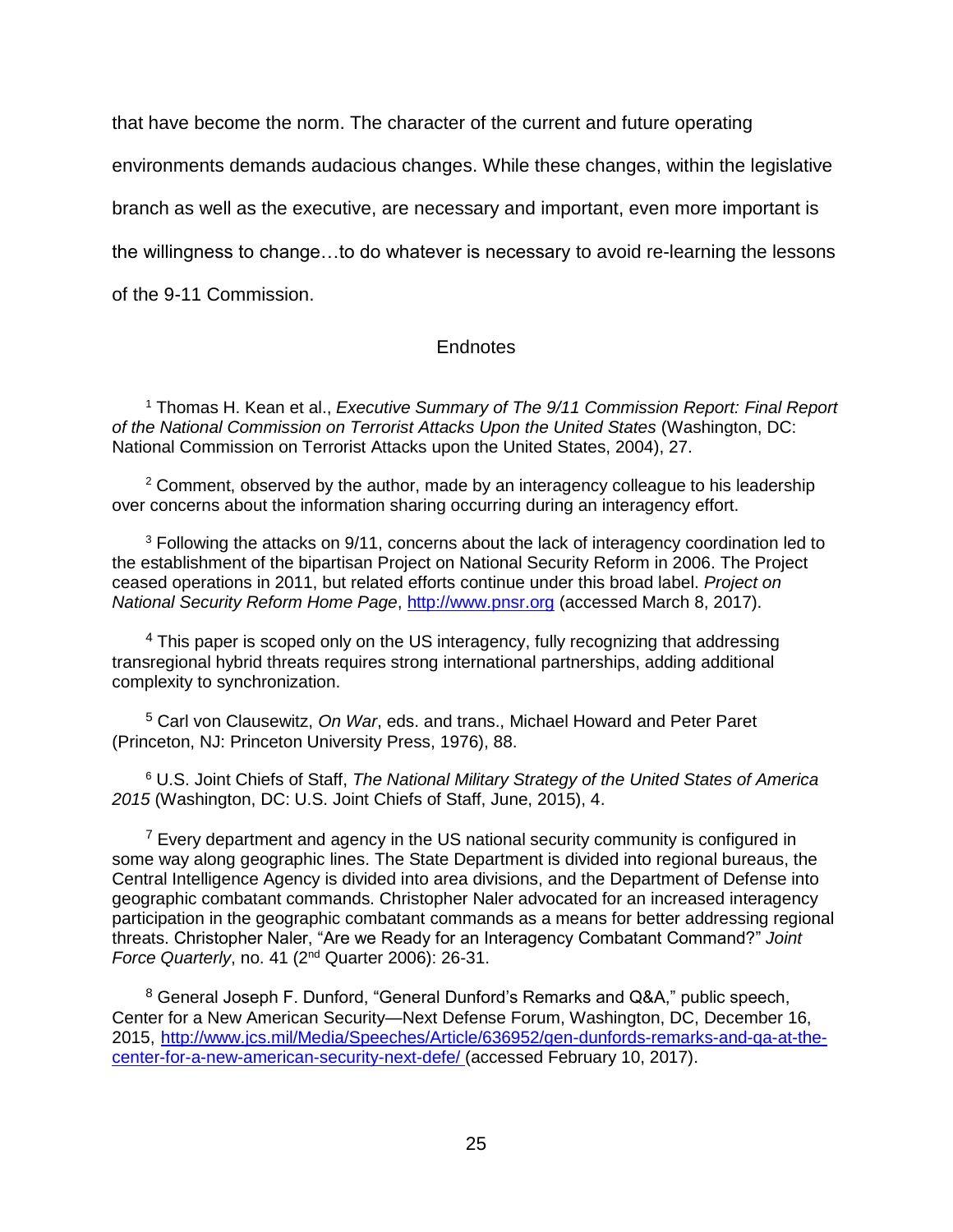<sup>9</sup> U.S. Joint Chiefs of Staff, *Department of Defense Dictionary of Military and Associated Terms*, Joint Publication 1-02 (Washington, DC: U.S. Joint Chiefs of Staff, February 15, 2016), 246.

<sup>10</sup> Ian O. Lesser, *NATO Looks South: New Challenges and New Strategies in the Mediterranean* (Santa Monica, CA: RAND Corporation, 2000), 15.

 $11$  Ibid.

<sup>12</sup> U.S. Joint Chiefs of Staff, *The National Military Strategy of the United States of America 2015*, 1.

<sup>13</sup> "Hybrid threats incorporate a full range of different modes of warfare including conventional capabilities, irregular tactics and formations, terrorist acts including indiscriminate violence and coercion, and criminal disorder. Hybrid Wars can be conducted by both states and a variety of nonstate actors. These multi-modal activities can be conducted by separate units, or even by the same unit, but are generally operationally and tactically directed and coordinated within the main battlespace to achieve synergistic effects in the physical and psychological dimensions of conflict. The effects can be gained at all levels of war." Frank G. Hoffman, *Conflict in the 21st Century: The Rise of Hybrid Wars* (Washington, DC: Potomac Institute for Policy Studies, December 2007), 8.

<sup>14</sup> Nathan P. Freier et al., *Outplayed: Regaining Strategic Initiative in the Gray Zone*, Integrated Research Project (Carlisle Barracks, PA: U.S. Army War College, June 2016).

<sup>15</sup> *Goldwater-Nichols Department of Defense Reorganization Act of 1986*, Public Law 99- 433, 99<sup>th</sup> Cong., 2<sup>nd</sup> sess. (October 1, 1986), 1041.

<sup>16</sup> "It (Goldwater-Nichols) solidified the chain of command from the President to the Secretary of Defense to the Combatant Commanders. It affirmed civilian control of the military by codifying in law that the Chairman of the Joint Chiefs is outside the chain of command, in order for him to be able to provide vital, objective, independent military advice to the Defense Secretary and the President. At the same time, it also strengthened the Chairman's role, created the position of Vice Chairman of the Joint Chiefs, and centralized the role and voice of the Combatant Commands. And it reinforced the concept of jointness, especially with respect to the careers of senior officers, by requiring them to gain professional experience outside of their service in order to advance further in their careers." Ash Carter, "Remarks on 'Goldwater-Nichols at 30: An Agenda for Updating'," public speech, Center for Strategic and International Studies, Washington, DC, April 5, 2016, [https://www.defense.gov/News/Speeches/Speech-](https://www.defense.gov/News/Speeches/Speech-View/Article/713736/remarks-on-goldwater-nichols-at-30-an-agenda-for-updating-center-for-strategic)[View/Article/713736/remarks-on-goldwater-nichols-at-30-an-agenda-for-updating-center-for](https://www.defense.gov/News/Speeches/Speech-View/Article/713736/remarks-on-goldwater-nichols-at-30-an-agenda-for-updating-center-for-strategic)[strategic](https://www.defense.gov/News/Speeches/Speech-View/Article/713736/remarks-on-goldwater-nichols-at-30-an-agenda-for-updating-center-for-strategic) (accessed March 21, 2017).

 $17$  This chart depicts potential synchronization mechanisms. The x axis depicts the geographic scope, ranging from those that are designed to be local at the left to those that can extend globally to the right. The y axis depicts the degree of interagency involvement ranging from a single agency or department, such as DoD, at the bottom to those that are fully interagency at the top. The mechanisms specifically addressed in the following paragraph are highlighted in bold and underlined.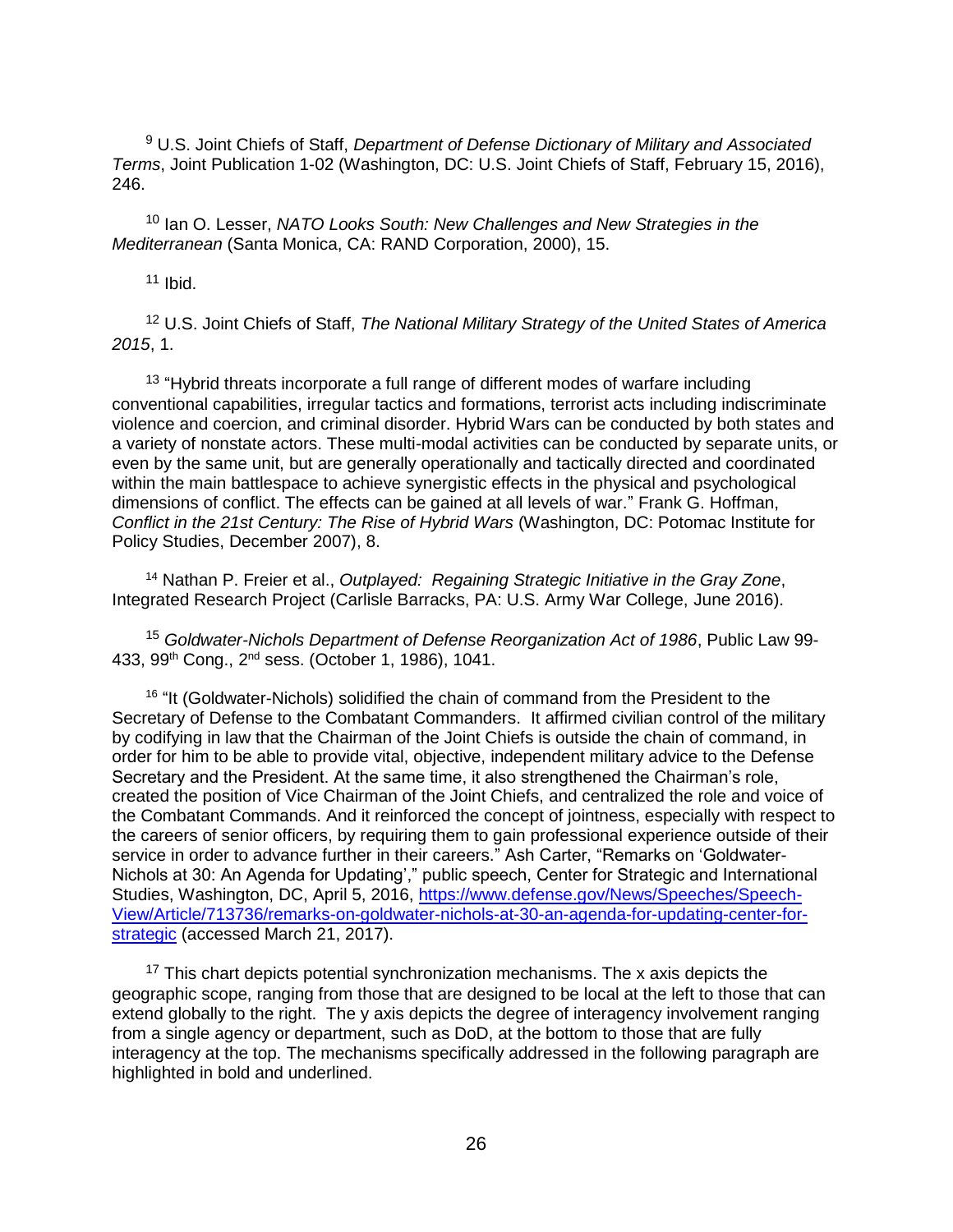<sup>18</sup> "A global synchronizer is the CCDR responsible for the alignment of specified planning and related activities of other CCMDs, Services, DoD agencies and activities, and as directed, appropriate USG departments and agencies within an established, common framework to facilitate coordinated and decentralized execution across geographic and other boundaries." U.S. Joint Chiefs of Staff, *Doctrine for the Armed Forces of the United States*, Joint Publication 1 (Washington, DC: U.S. Joint Chiefs of Staff, March 25, 2013), xvi.

<sup>19</sup> Edward J. Drea et al., *History of the Unified Command Plan 1946–2012* (Washington, DC: Joint History Office of the Chairman of the Joint Chiefs of Staff, June 2013), 92.

 $20$  Richard Lardner and Anne Flaherty, "Admiral: Bureaucracy Hampers Terror War," *Washington Post Online*, June 13, 2007, [http://www.washingtonpost.com/wp](http://www.washingtonpost.com/wp-dyn/content/article/2007/06/12/AR2007061201412.html)[dyn/content/article/2007/06/12/AR2007061201412.html](http://www.washingtonpost.com/wp-dyn/content/article/2007/06/12/AR2007061201412.html) (accessed February 27, 2017).

<sup>21</sup> "Coordinating Authority" by doctrine does not include the ability to compel action, while "Synchronizing Authority" does not have a doctrinal definition, but is generally considered to be a stronger term.

<sup>22</sup> Brigadier General James Jarrard, e-mail message to author, February 27, 2017.

<sup>23</sup> Jim Garamone, "Carter Describes Security Networks' Role in Confronting Threats," *Defense Media Activity*, June 20, 2016, [https://www.defense.gov/News/Article/Article/805201/carter-describes-security-networks-role-in](https://www.defense.gov/News/Article/Article/805201/carter-describes-security-networks-role-in-confronting-threats)[confronting-threats](https://www.defense.gov/News/Article/Article/805201/carter-describes-security-networks-role-in-confronting-threats) (accessed March 22, 2017).

<sup>24</sup> *Goldwater-Nichols Department of Defense Reorganization Act of 1986*, para 153.

<sup>25</sup> Dr. John Hamre, "Reflections: Keep America's Top Military Officer Out of the Chain of Command," *Center for Strategic & International Studies*, March 21, 2016, <https://defense360.csis.org/reflections-keep-americas-top-military-officer-chain-command/> (accessed March 8, 2017).

<sup>26</sup> National Defense Authorization Act for Fiscal Year 2017, 114<sup>th</sup> Cong., 2<sup>nd</sup> sess. (January 4, 2017), 353.

 $27$  "I do believe that there needs to be a staff that has a perspective of all the combatant commanders, that can actually provide the Secretary of Defense with a common operational picture, that can actually frame decisions for the Secretary of Defense that do involve multiple regions simultaneously, and can do that in a timely manner. And of course, that's not – as you well know, that's not currently what the Joint Staff is designed to do." General Joseph F. Dunford, "General Dunford's Remarks and Q&A."

<sup>28</sup> The full mission of T2C2 is: "As a standing cross-functional team, T2C2 will inform and advance the Chairman's best military advice; Enable Combatant Commanders to counter transregional threats; Coordinate, synchronize, and collaborate military efforts with the National Security Council staff, Office of Secretary of Defense, Combatant Commands, the U.S. Government interagency, and international partners; and Formulate, coordinate, and enable national security strategies, plans, and policies addressing transregional networks that threaten U.S. interests, allies, and objectives." Jarrard, e-mail message to author, February 27, 2017.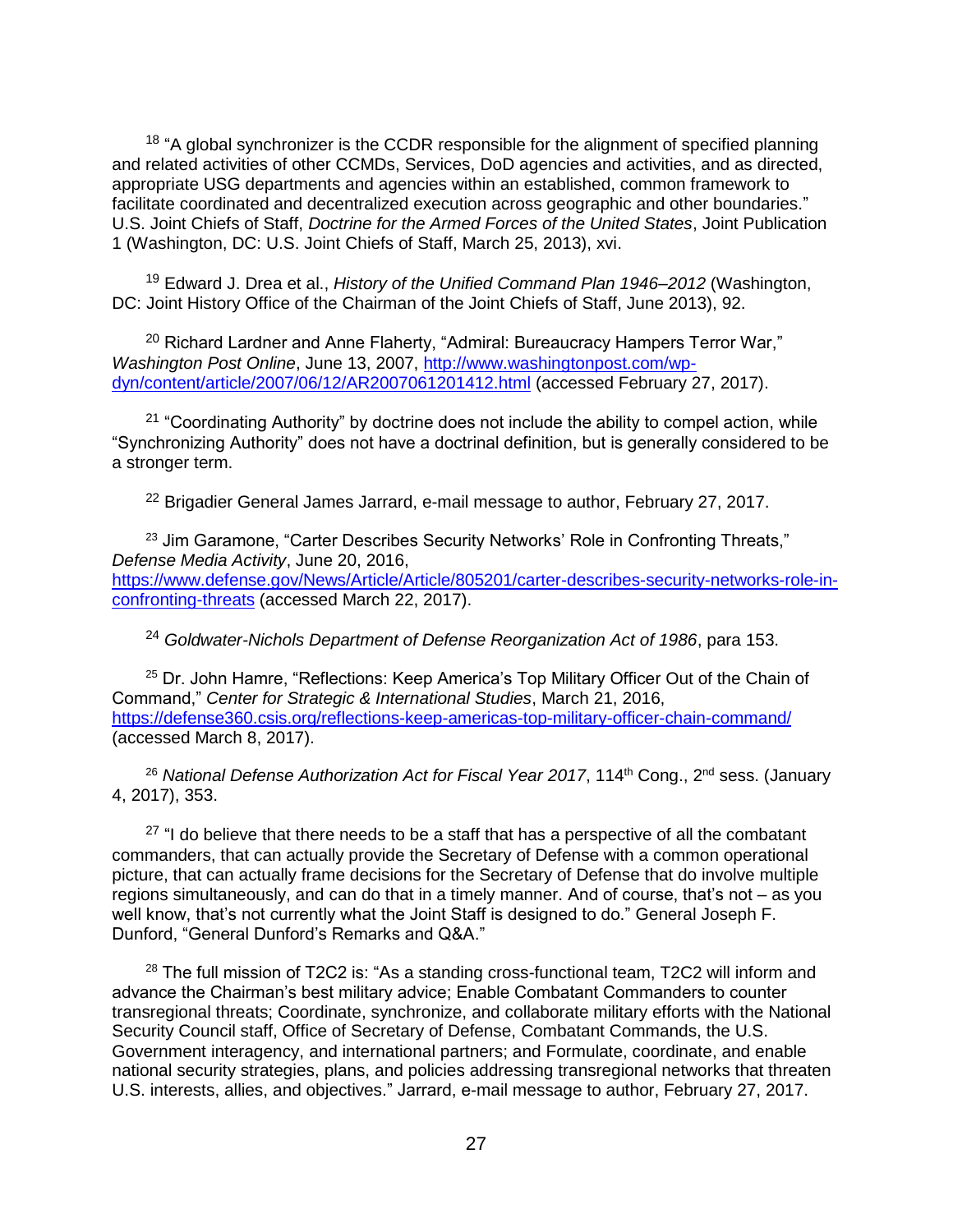$29$  Figure 2 is the same graph as Figure 1 but highlights two examples of Interagency synchronization: Country Teams and JIATF South.

 $30$  Christopher J. Lamb and Edward Marks, "Chief of Mission Authority as a Model for National Security Integration," *National Defense University Press*, December 2010.

<sup>31</sup> U.S. Department of State, *Chief of Mission Authority and Overseas Staffing*, 2 Foreign Affairs Handbook H-110 (Washington, DC: U.S. Department of State, August 13, 2015).

 $32$  Lamb and Marks, "Chief of Mission Authority as a Model for National Security Integration."

33 "JIATF South as a designated national task force, executes detection and monitoring of illicit trafficking across all domains, and facilitates international and interagency interdiction to enable the disruption and dismantlement of illicit and converging threat networks in support of national and hemispheric security." *Joint Interagency Task Force South Home Page*, [http://www.jiatfs.southcom.mil](http://www.jiatfs.southcom.mil/) (accessed January 16, 2017).

<sup>34</sup> Evan Munsing and Christopher J. Lamb, "Joint Interagency Task Force–South: The Best Known, Least Understood Interagency Success," *National Defense University Press*, June 2011.

 $35$  The applicability of the levels of warfare to hybrid threats is a topic worthy of further study, but is beyond the scope of this paper.

<sup>36</sup> U.S. Joint Chiefs of Staff, *Joint Operations*, Joint Publication 3-0 (Washington, DC: U.S. Joint Chiefs of Staff, January 17, 2017), I-13.

 $37$  This graph takes the graph previously used as Figure 1 and Figure 2 and places in on a third axis, the level of warfare.

<sup>38</sup> National Security Act of 1947, Public Law 80-253, 80<sup>th</sup> Cong., 1<sup>st</sup> sess. (January 3, 1947), 2.

<sup>39</sup> Barrack H. Obama, *Organization of the National Security Council System*, Presidential Policy Directive—1 (Washington, DC: The White House, February 13, 2009).

<sup>40</sup> Leon Panetta, *Worthy Fights* (New York: Penguin Press, 2014), 375.

<sup>41</sup> Robert Gates, *Duty* (New York: Alfred A. Knopf, 2014), 587.

<sup>42</sup> David J. Rothkopf, *National Insecurity* (New York: Public Affairs, 2014), 358.

<sup>43</sup> Thomas H. Kean et al., *The 9/11 Commission Report: Final Report of the National Commission on Terrorist Attacks Upon the United States* (Washington, DC: National Commission on Terrorist Attacks upon the United States, 2004), 403-404.

<sup>44</sup> Ibid., 403.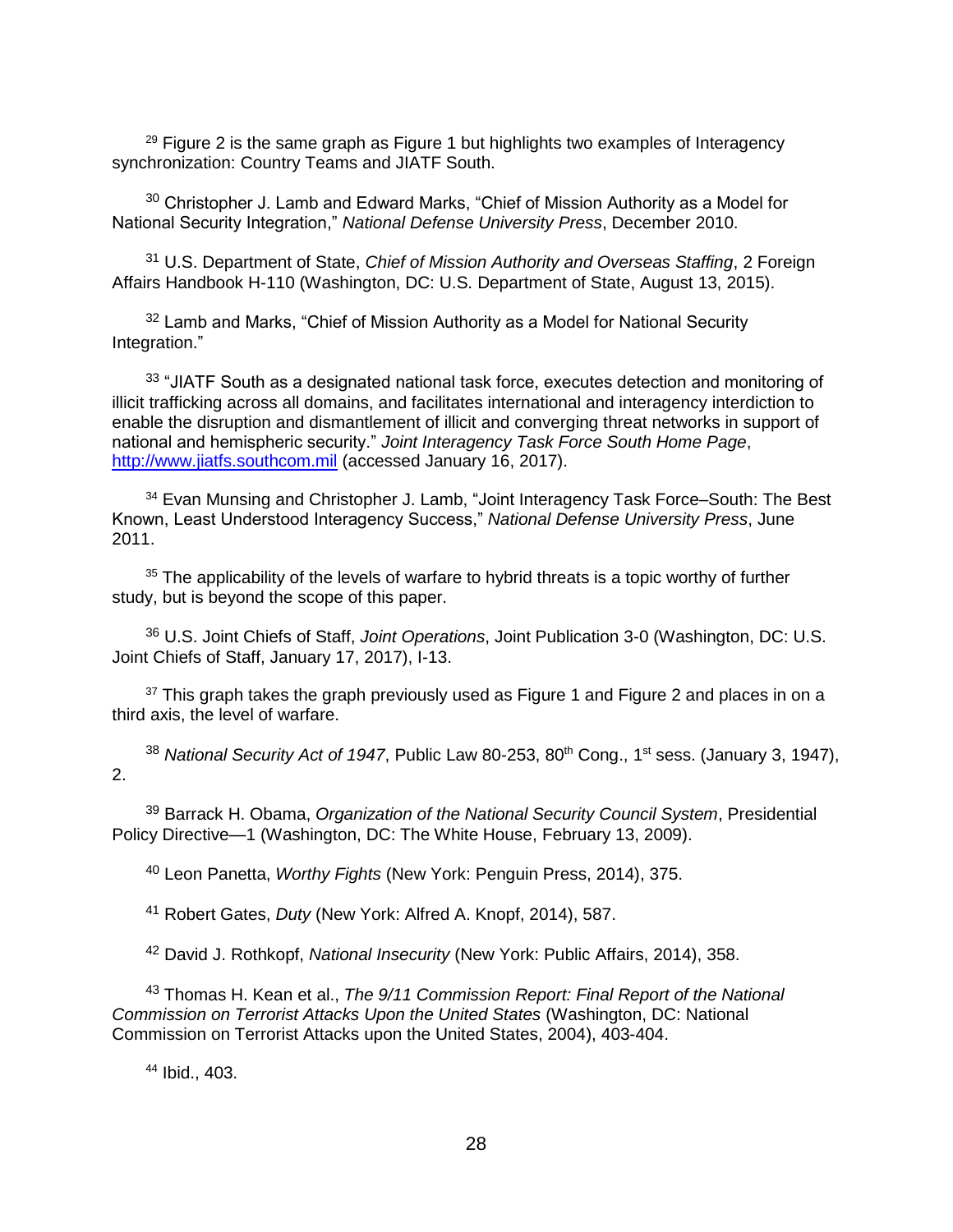<sup>45</sup> "To serve as the primary organization in the United States Government for analyzing and integrating all intelligence possessed or acquired by the United States Government pertaining to terrorism and counterterrorism, excepting intelligence pertaining exclusively to domestic terrorists and domestic counterterrorism." *Intelligence Reform and Terrorism Prevention Act of*  2004, Public Law 108-458, 108<sup>th</sup> Cong., 1<sup>st</sup> sess. (December 17, 2004).

<sup>46</sup> "To conduct strategic operational planning for counterterrorism activities, integrating all instruments of national power, including diplomatic, financial, military, intelligence, homeland security, and law enforcement activities within and among agencies. To assign roles and responsibilities as part of its strategic operational planning duties to lead Departments or agencies, as appropriate, for counterterrorism activities that are consistent with applicable law and that support counterterrorism strategic operational plans, but shall not direct the execution of any resulting operations." Ibid.

<sup>47</sup> U.S. Congress, Senate, Select Committee on Intelligence, *Attempted Terrorist Attack on Northwest Airlines Flight 253*, 111th Cong., 2nd sess., May 24, 2010.

<sup>48</sup> Office of the Director of National Intelligence, "NCTC 10 Years later- A Decade of Service," September 29, 2014, [https://www.dni.gov/index.php/newsroom/ic-in-the-news/206-ic](https://www.dni.gov/index.php/newsroom/ic-in-the-news/206-ic-n-the-news-2014/1118-nctc-10-years-later-a-decade-of-service)[n-the-news-2014/1118-nctc-10-years-later-a-decade-of-service](https://www.dni.gov/index.php/newsroom/ic-in-the-news/206-ic-n-the-news-2014/1118-nctc-10-years-later-a-decade-of-service) (accessed February 26, 2017).

49 Author's personal observations based on interaction with counter terrorism professionals.

<sup>50</sup> "The extent of NCTC's planning responsibilities are unclear. NCTC can prepare and obtain approval for counterterrorism plans, but it cannot ensure implementation." Richard A. Best, Jr., *The National Counterterrorism Center (NCTC)—Responsibilities and Potential Congressional Concerns* (Washington, DC: U.S. Library of Congress, Congressional Research Service, December 19, 2011), 6.

<sup>51</sup> Lieutenant General Michael Nagata, e-mail message to author, March 12, 2017.

<sup>52</sup> *Intelligence Reform and Terrorism Prevention Act of 2004.*

<sup>53</sup> Nagata, e-mail message to author, March 12, 2017.

<sup>54</sup> This is perhaps best expressed in the summary of a report published by the Project on National Security Reform in 2010 "The Directorate of Strategic Operational Planning (DSOP) within the National Counterterrorism Center (NCTC) represents one of the most mature examples of a national-level interagency team and offers many valuable lessons for the broader U.S. government (USG) on its approach to complex national missions that cut across multiple departments and agencies. However, numerous obstacles persist, preventing DSOP from becoming a more efficient and effective interagency team." Project on National Security Reform, *Toward Integrating Complex National Missions: Lessons from the National Counterterrorism Centers Directorate of Strategic Operational Planning* (Washington, DC: Project on National Security Reform, February 2010), 15.

<sup>55</sup> Lieutenant General Raymond A. Thomas, *Advance Policy Questions for Lieutenant General Raymond A. Thomas, USA Nominee for Commander, United States Special Operations Command* (Washington, DC: Senate, March 9, 2016), [https://www.armedservices.senate.gov/imo/media/doc/Thomas\\_03-09-16.pdf](https://www.armedservices.senate.gov/imo/media/doc/Thomas_03-09-16.pdf) (Accessed March 29, 2017).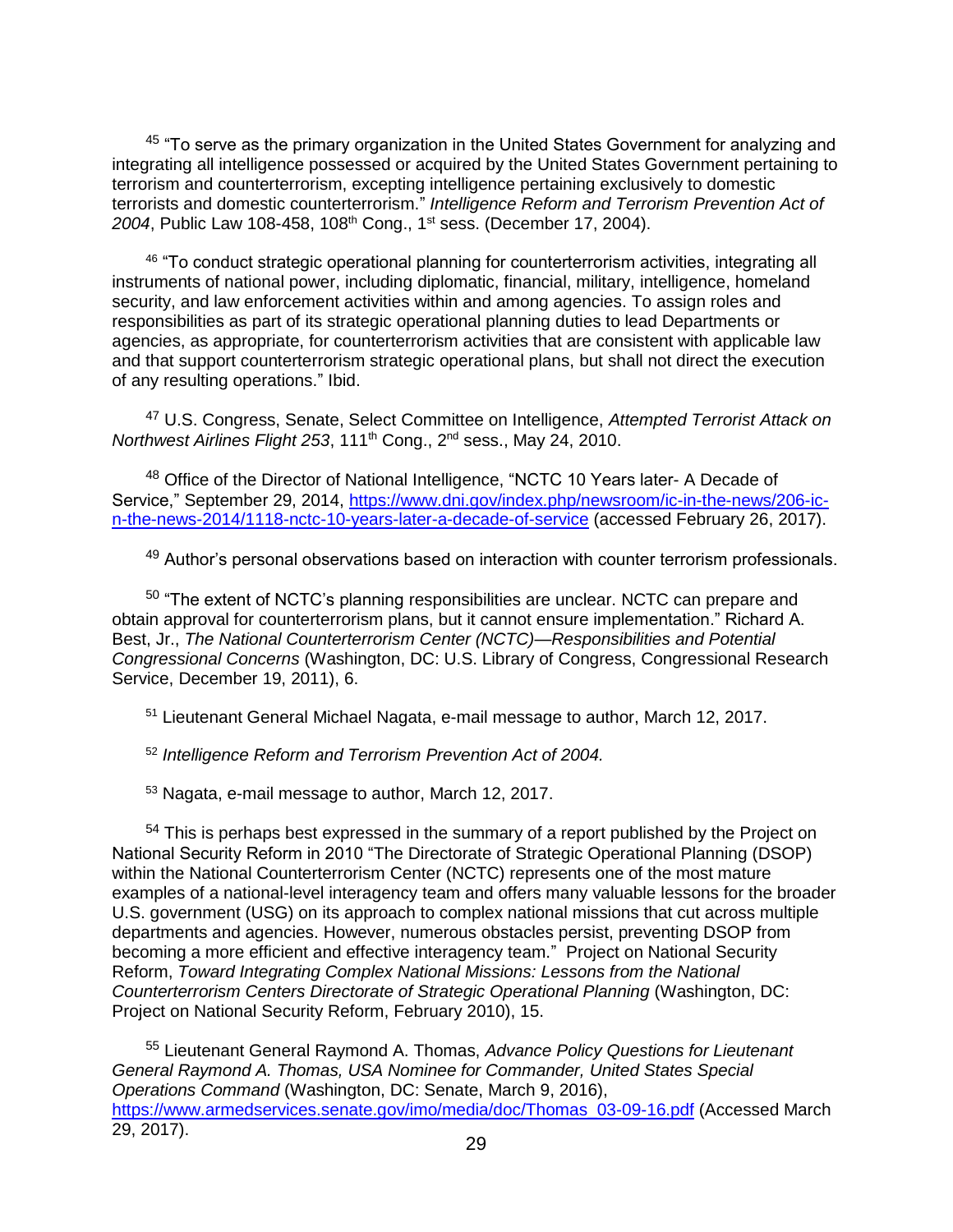<sup>56</sup> These comments are representative of those received by the author, both directly and indirectly, while commanding Operation Gallant Phoenix from 2015-2106.

<sup>57</sup> James R. Locher, *Victory on the Potomac: The Goldwater-Nichols Act Unifies the Pentagon* (College Station: Texas A&M University Press, 2002).

<sup>58</sup> This is a topic that has been widely explored, particularly the differences between the Department of Defense and the Department of State. One of the most widely known works is Rife's paper "Defense is from Mars, State is from Venus" which focuses largely on the intrinsic personality differences of the professionals that comprise the two organizations and then extrapolates these to explain organizational differences. Ricky L. Rife, *Defense is From Mars, State is From Venus* (Carlisle Barracks, PA: U.S. Army War College, 1998.) The critique by William Joseph Davis, Jr. and Christopher R. Paparone of Rife's paper challenges some of the conclusions of *Mars and Venus*. (William Joseph Davis, Jr. and Christopher R. Paparone, "Departments of State and Defense Relations: Are Perceptions Important?" *InterAgency Journal*  3, no. 1 (Winter 2012): [http://thesimonscenter.org/wp-content/uploads/2012/02/IAJ-3-1-pg31-](http://thesimonscenter.org/wp-content/uploads/2012/02/IAJ-3-1-pg31-39.pdf) [39.pdf](http://thesimonscenter.org/wp-content/uploads/2012/02/IAJ-3-1-pg31-39.pdf) (accessed March 20, 2017)). Both works do a very good job of highlighting the differences between the two organizations and the relative strengths and weaknesses of each, while differing on the scale and on causality. Given that former military personnel make up about 20 percent of the State Department Foreign Service, it is difficult to attribute the organizational differences primarily to innate personality differences. While reasons for the differences are no doubt complex, it seems as if the organizational differences drive the individual actions and help form the personality rather than the converse. This effect is commonly known as "Where you stand depends on where you sit".

<sup>59</sup> Aaron Mehta and Joe Gould, "Carter Unveils Goldwater-Nichols Reform," *Defense News*, April 5, 2016, [http://www.defensenews.com/story/breaking-news/2016/04/05/carter-unveils](http://www.defensenews.com/story/breaking-news/2016/04/05/carter-unveils-goldwater-nichols-reform/82657800/)[goldwater-nichols-reform/82657800/](http://www.defensenews.com/story/breaking-news/2016/04/05/carter-unveils-goldwater-nichols-reform/82657800/) (accessed March 29, 2016).

<sup>60</sup> *National Security Act of 1947*.

<sup>61</sup> Unnamed House staff member, interview by author, January 20, 2017.

<sup>62</sup> *Economy Act*, 31 U.S.C. § 1535 (June 30, 1932).

<sup>63</sup> *Anti-Deficiency Act*, 31 U.S.C. § 1341 (September 12, 1982).

<sup>64</sup> *Purpose Statute*, 31 U.S.C. § 1301 (March 3, 1809).

 $65$  Fiscal law is arcane, so it is difficult to determine if the difficultly is in the law, or the interpretation of it. In fact, if the desire or need to collaborate is intense enough, the interested parties will typically find a solution, but often the difficulty discourages the attempt.

 $66$  Colonel Robert Borcherding, U.S. Army JAG, e-mail communications with author, February 18, 2017.

 $67$  While some have interpreted Gerasimov's statements as Russian doctrine of hybrid warfare, pointing to operations in Crimea and Ukraine, others, such as Charles Barltes, argue that, in context, his statements are meant to be descriptive of the changing character of war, but not establishment of doctrine. Charles Bartles, "Getting Gerasimov Right," *Military Review*, January-February 2015,